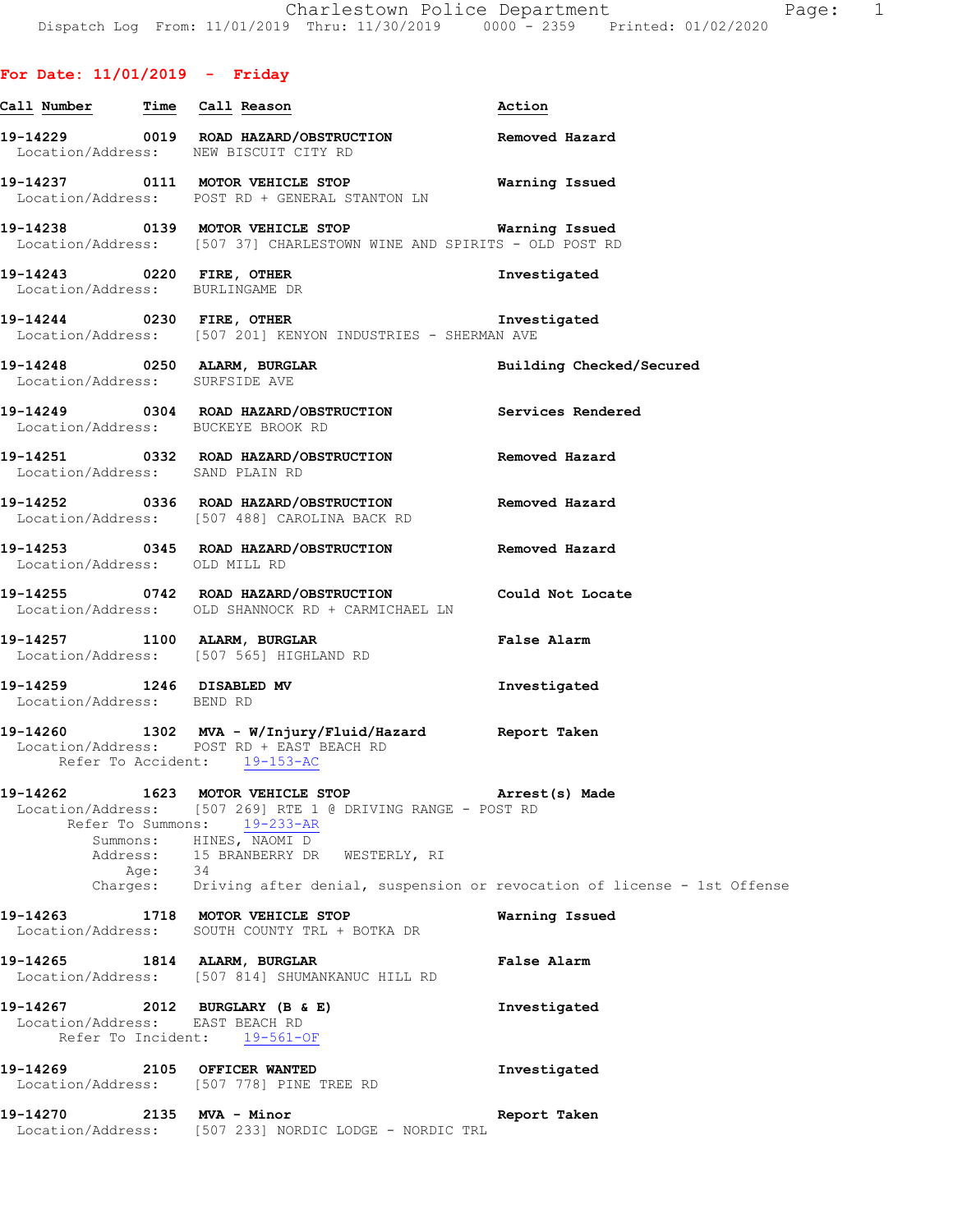Refer To Accident: 19-154-AC

- **19-14271 2335 MOTOR VEHICLE STOP Services Rendered**  Location/Address: [507 360] COUNTRY FOOD MART - SOUTH COUNTY TRL
- **19-14272 2336 MOTOR VEHICLE STOP No Action Required**  Location/Address: POST RD + PROSSER TRL
- **19-14273 2341 MOTOR VEHICLE STOP Warning Issued**  Location/Address: [507 258] RTE 1 @ SOUTH KINGSTOWN LINE (MM 11.4) - POST RD
- **19-14274 2353 MOTOR VEHICLE STOP Warning Issued**  Location/Address: POST RD + CROSS MILLS RD
- **19-14275 2356 MOTOR VEHICLE STOP Warning Issued**  Location/Address: [507 258] RTE 1 @ SOUTH KINGSTOWN LINE (MM 11.4) - POST RD

# **For Date: 11/02/2019 - Saturday**

- **19-14278 0006 MOTOR VEHICLE STOP Warning Issued**  Location: [507 252] RT 1 @ GENERAL STANTON INN
- **19-14279 0014 MOTOR VEHICLE STOP Citation Issued**  Location/Address: POST RD + BEND RD
- **19-14286 0045 MOTOR VEHICLE STOP Warning Issued**  Location/Address: [507 260] RTE 1 @ GENERAL STANTON - POST RD
- **19-14287 0056 MOTOR VEHICLE STOP Warning Issued**  Location/Address: POST RD + SCHOOLHOUSE POND RD
- **19-14288 0058 MOTOR VEHICLE STOP Citation Issued**  Location/Address: [507 269] RTE 1 @ DRIVING RANGE - POST RD
- **19-14293 0211 MOTOR VEHICLE STOP No Action Required**  Location/Address: [507 260] RTE 1 @ GENERAL STANTON - POST RD
- **19-14299 0948 MOTOR VEHICLE STOP Warning Issued**  Location/Address: [507 261] RTE 1 @ STATE GARAGE (MILE MARKER 9.6) - POST RD
- **19-14302 1124 DISABLED MV Services Rendered**  Vicinity of: [507 100] RTE 1 @ FIORES (MILE MARKER 8.0) - POST RD
- **19-14303 1126 BURGLARY (Attempted B&E) Report Taken**  Location/Address: NORTH AVE Refer To Incident: 19-562-OF
- **19-14304 1136 ASSIST OTHER AGENCY Investigated**  Location/Address: [507 46] WASHINGTON TRUST COMPANY - OLD POST RD
- **19-14306 1303 ANIMAL COMPLAINT Investigated**  Location/Address: TUCKER ST + BAXTER ST
- **19-14307 1304 FIRE, OTHER Services Rendered**  Location/Address: [507 869] GROUP HOME PERSPECTIVE - KING'S FACTORY RD
- **19-14308 1421 ANIMAL COMPLAINT Taken to Family/Guardian**  Vicinity of: MOSENA DR **19-14311 1545 FIRE, OTHER Extinquished**  Location/Address: LAKESIDE DR **19-14312 1612 POLICE INFORMATION Investigated**  Location/Address: KING'S FACTORY RD **19-14313 1834 COMPLAINT Report Taken**  Location/Address: SAND HILL RD Refer To Incident: 19-563-OF
- **19-14314 1858 MOTOR VEHICLE COMPLAINT Could Not Locate**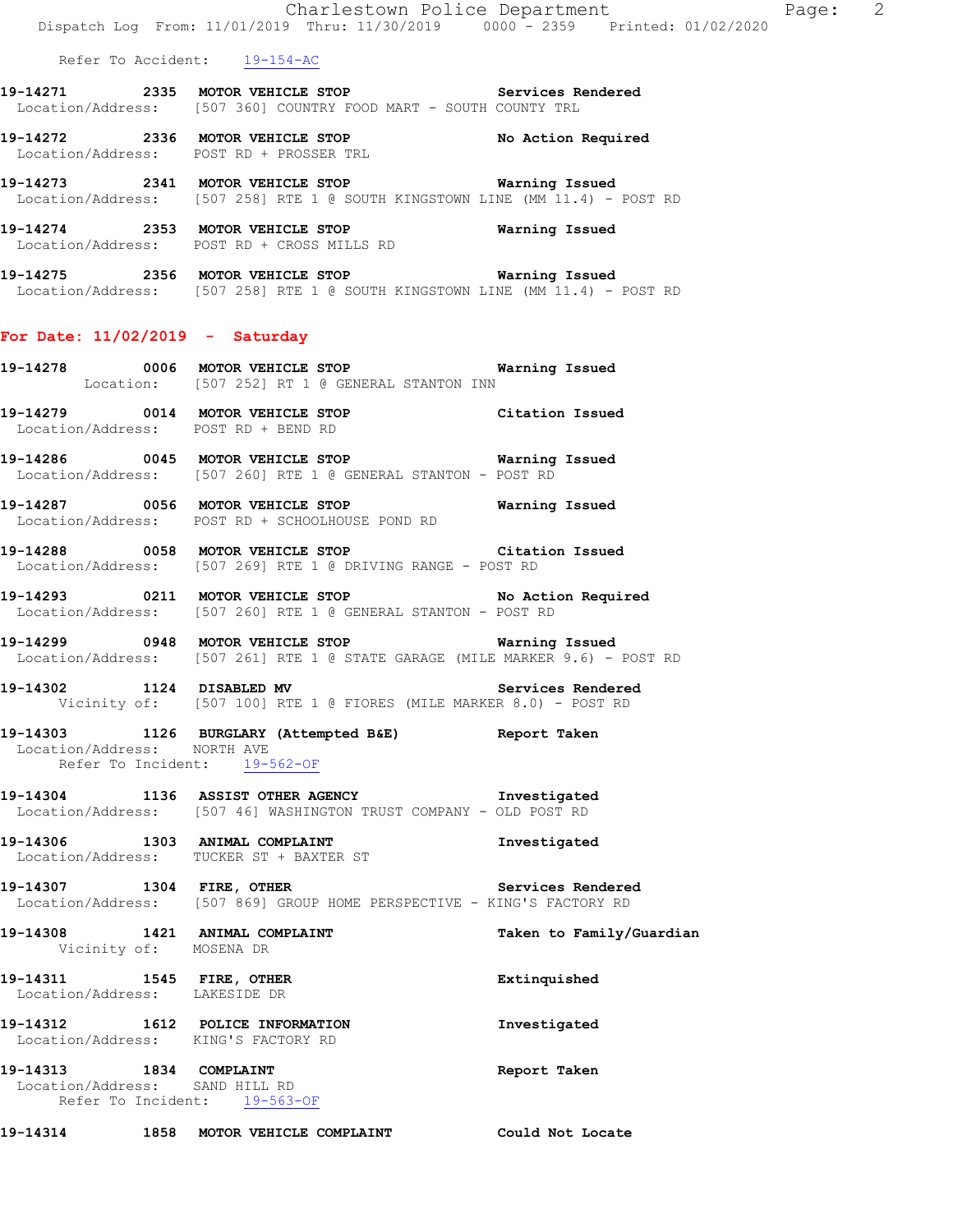Location/Address: [507 258] RTE 1 @ SOUTH KINGSTOWN LINE (MM 11.4) - POST RD

- **19-14315 2001 MOTOR VEHICLE STOP Warning Issued**  Location/Address: [507 269] RTE 1 @ DRIVING RANGE - POST RD
- **19-14316 2004 MOTOR VEHICLE STOP Warning Issued**  Location/Address: [507 261] RTE 1 @ STATE GARAGE (MILE MARKER 9.6) - POST RD
- **19-14317 2009 MOTOR VEHICLE STOP No Action Required**  Vicinity of: [507 258] RTE 1 @ SOUTH KINGSTOWN LINE (MM 11.4) - POST RD
- **19-14318 2110 FIRE, OTHER Services Rendered**  Location/Address: NARROW LN
- **19-14320 2225 MOTOR VEHICLE STOP No Action Required**  Location/Address: POST RD + SCHOOLHOUSE POND RD

#### **For Date: 11/03/2019 - Sunday**

- **19-14323 0052 MOTOR VEHICLE STOP Warning Issued**  Location/Address: POST RD + SCHOOLHOUSE POND RD
- **19-14324 0106 MOTOR VEHICLE STOP Warning Issued**  Location/Address: [507 258] RTE 1 @ SOUTH KINGSTOWN LINE (MM 11.4) - POST RD
- **19-14335 0509 SERVE WARRANT Could Not Locate**  Location/Address: OLD POST RD
- **19-14336 0513 COMPLAINT Building Checked/Secured**  Location/Address: [507 411] OCTAGON MANOR - EAST BEACH RD
- **19-14337 0636 MOTOR VEHICLE STOP Warning Issued**  Location/Address: POST RD + BEND RD
- **19-14338 0736 WARRANT ARREST Arrest(s) Made**  Location/Address: [507 642] CHARLESTOWN POLICE DEPARTMENT - OLD POST RD Refer To Arrest: 19-234-AR Arrest: LAMOTTE, HAROLD J 5079 OLD POST RD CHARLESTOWN, RI Address: 50<br>Address: 50<br>Age: 34 Charges: LARCENY/U \$500
- **19-14340 1126 DISABLED MV Services Rendered**  Location/Address: POST RD + WILDFLOWER RD
- **19-14341 1206 MOTOR VEHICLE STOP Warning Issued**  Location/Address: [507 260] RTE 1 @ GENERAL STANTON - POST RD
- **19-14345 1531 FOLLOW-UP INVESTIGATION No Action Required**  Location/Address: SAND HILL RD
- **19-14346 1609 MOTOR VEHICLE STOP Warning Issued**  Location/Address: [507 26] CHARLESTOWN BREACHWAY - CHARLESTOWN BEACH RD
- **19-14347 1624 MOTOR VEHICLE STOP Warning Issued**  Location/Address: POST RD + KING'S FACTORY RD
- **19-14348 1636 MOTOR VEHICLE STOP Warning Issued**  Location/Address: [507 261] RTE 1 @ STATE GARAGE (MILE MARKER 9.6) - POST RD
- **19-14349 1636 MOTOR VEHICLE STOP No Action Required**  Location/Address: [507 261] RTE 1 @ STATE GARAGE (MILE MARKER 9.6) - POST RD
- **19-14350 1706 MOTOR VEHICLE STOP Warning Issued**  Location/Address: SOUTH COUNTY TRL + BOTKA DR
- **19-14351 1747 MOTOR VEHICLE STOP Warning Issued**  Location/Address: [507 276] RTE 2 @ RICHMOND LINE - SOUTH COUNTY TRL
- **19-14352 1829 MOTOR VEHICLE STOP Warning Issued**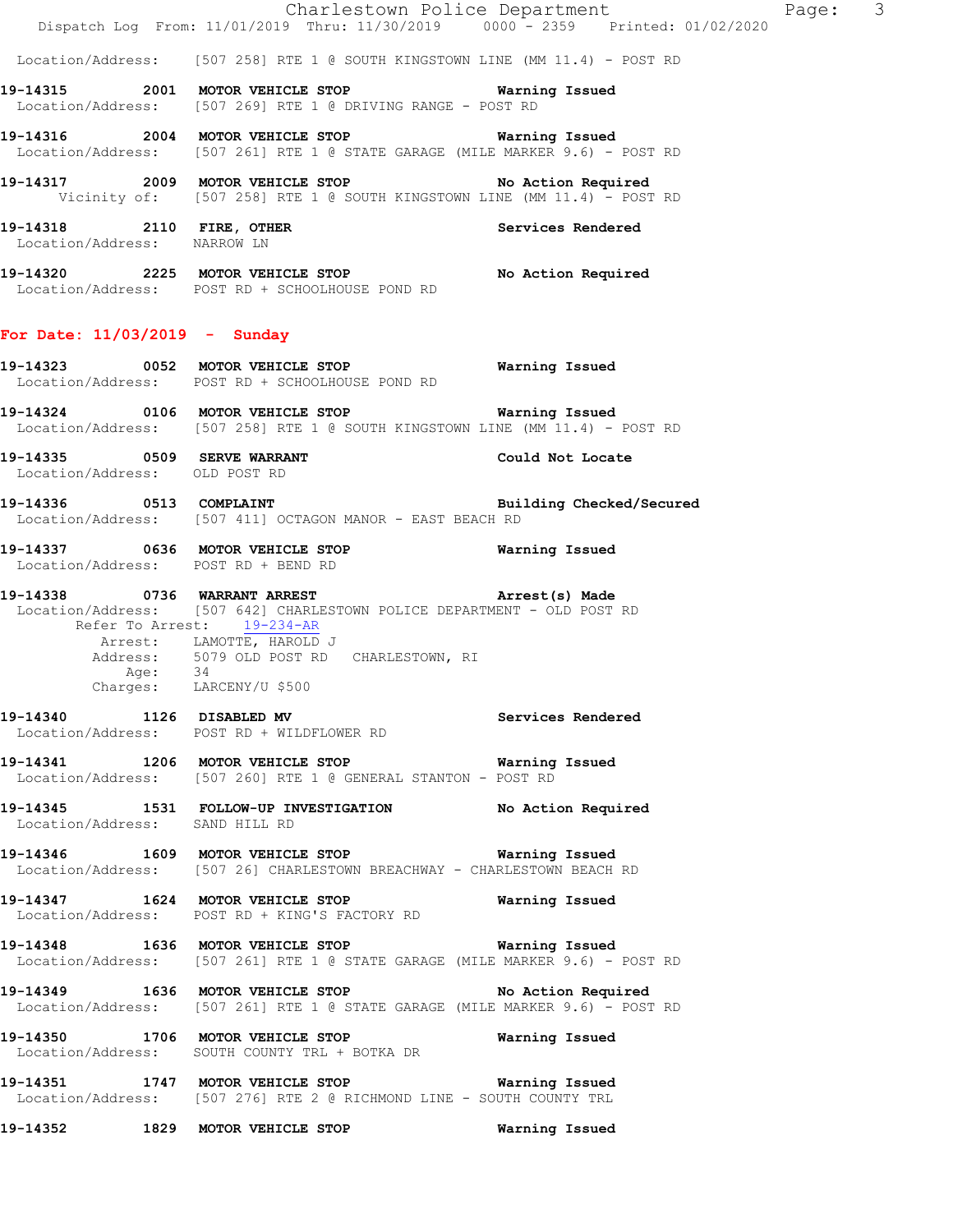Location/Address: [507 100] RTE 1 @ FIORES (MILE MARKER 8.0) - POST RD

**19-14358 2219 MOTOR VEHICLE COMPLAINT Warning Issued**  Location/Address: [507 279] RTE 2 @ CHARLESTOWN TOWN HALL - SOUTH COUNTY TRL

# **For Date: 11/04/2019 - Monday**

|                              | 19-14359 0021 MOTOR VEHICLE STOP<br>Location/Address: SK LINE - POST RD                                                                                                                                                                                               | No Action Required    |
|------------------------------|-----------------------------------------------------------------------------------------------------------------------------------------------------------------------------------------------------------------------------------------------------------------------|-----------------------|
|                              | 19-14370 0435 MOTOR VEHICLE STOP<br>Location/Address: SK LINE - POST RD                                                                                                                                                                                               | Warning Issued        |
|                              | Location/Address: SK LINE - POST RD                                                                                                                                                                                                                                   |                       |
|                              | 19-14372 0540 MOTOR VEHICLE STOP<br>Location/Address: POST RD + CROSS MILLS RD                                                                                                                                                                                        | <b>Warning Issued</b> |
|                              | Location/Address: POST RD + GENERAL STANTON LN                                                                                                                                                                                                                        |                       |
|                              | 19-14374 0612 ALARM, BURGLAR CHARM False Alarm<br>Location/Address: [507 88] EAST WEST MARKET - POST RD                                                                                                                                                               |                       |
|                              | 19-14375 0615 MOTOR VEHICLE STOP Citation Issued<br>Location/Address: POST RD + GENERAL STANTON LN                                                                                                                                                                    |                       |
|                              | 19-14376 0910 ALARM, FIRE <b>1998 False Alarm</b><br>Location/Address: [507 930] NARRAGANSETT INDIAN HEALTH CENTER - OLD MILL RD                                                                                                                                      |                       |
|                              | 19-14377 0941 OFFICER WANTED<br>Location/Address: NINIGRET LANDING - SPORTSMAN RD<br>Refer To Incident: 19-564-OF                                                                                                                                                     | Investigated          |
|                              | Location/Address: [507 83] MEADOW BROOK INN - CAROLINA BACK RD                                                                                                                                                                                                        |                       |
| Location/Address: MIDLAND RD | 19-14380 1046 ALARM, BURGLAR 19 Palse Alarm                                                                                                                                                                                                                           |                       |
|                              | 19-14383 1147 PSYCHOLOGICAL EMERGENCY Transported to Hospital<br>Location/Address: [507 222] SEAVIEW MOTOR COURT - OLD POST RD                                                                                                                                        |                       |
|                              | 19-14384 1228 WARRANT ARREST Arrest(s) Made<br>Location/Address: [507 642] CHARLESTOWN POLICE DEPARTMENT - OLD POST RD<br>Refer To Arrest: 19-235-AR<br>Arrest: LEPORE, PATRICK J<br>Address: 159 ROBINSON ST WAKEFIELD, RI<br>Age: 39<br>Charges: DISORDERLY CONDUCT |                       |
|                              | 19-14386 1355 POLICE TRANSPORT Services Rendered<br>Location/Address: [507 642] CHARLESTOWN POLICE DEPARTMENT - OLD POST RD                                                                                                                                           |                       |
|                              |                                                                                                                                                                                                                                                                       |                       |
|                              | 19-14387 1539 MOTOR VEHICLE STOP<br>Location/Address: [507 261] RTE 1 @ STATE GARAGE (MILE MARKER 9.6) - POST RD                                                                                                                                                      | Warning Issued        |
| Location/Address: FALCONE LN | 19-14390 1604 MOTOR VEHICLE STOP                                                                                                                                                                                                                                      | Warning Issued        |
|                              | 19-14391 1612 MOTOR VEHICLE STOP<br>Location/Address: [507 261] RTE 1 @ STATE GARAGE (MILE MARKER 9.6) - POST RD                                                                                                                                                      | Warning Issued        |
|                              | 19-14392 1617 MOTOR VEHICLE STOP<br>Location/Address: [507 260] RTE 1 @ GENERAL STANTON - POST RD                                                                                                                                                                     | Warning Issued        |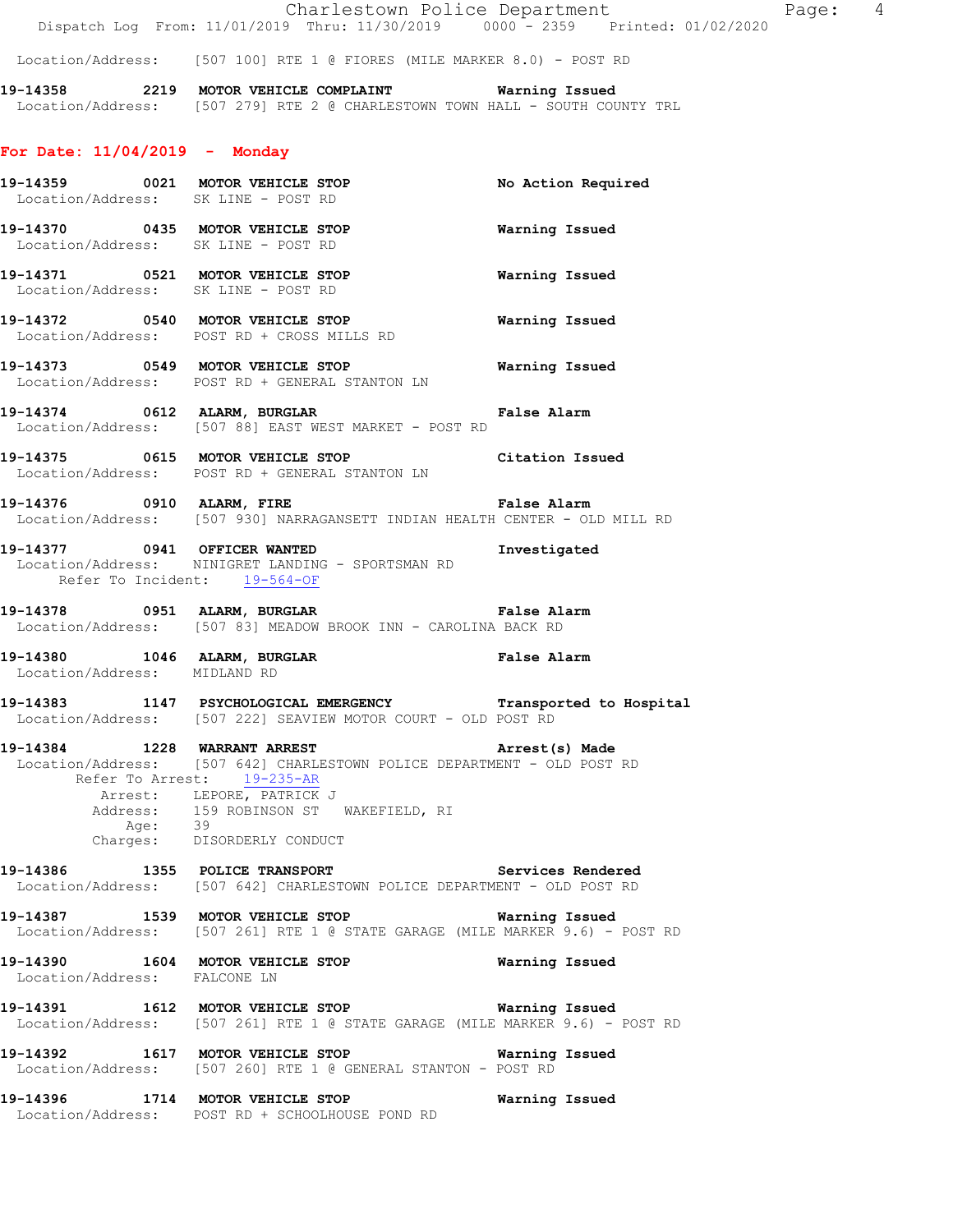|                                                                         | Dispatch Log From: 11/01/2019 Thru: 11/30/2019 0000 - 2359 Printed: 01/02/2020                                                                                                                                                                                                                                                            | Charlestown Police Department Page: 5 |  |
|-------------------------------------------------------------------------|-------------------------------------------------------------------------------------------------------------------------------------------------------------------------------------------------------------------------------------------------------------------------------------------------------------------------------------------|---------------------------------------|--|
|                                                                         | 19-14398 1741 DISABLED MV Services Rendered<br>Location/Address: OLD COACH RD + LADY SLIPPER DR                                                                                                                                                                                                                                           |                                       |  |
|                                                                         | 19-14399 1831 MOTOR VEHICLE STOP <b>Warning Issued</b><br>Location/Address: POST RD + SCHOOLHOUSE POND RD                                                                                                                                                                                                                                 |                                       |  |
|                                                                         | 19-14400 1855 MOTOR VEHICLE STOP 6 Warning Issued<br>Location/Address: [507 266] RTE 1 @ WILLOWS - POST RD                                                                                                                                                                                                                                |                                       |  |
|                                                                         | 19-14403 2003 MOTOR VEHICLE STOP 6 Warning Issued<br>Location/Address: [507 261] RTE 1 @ STATE GARAGE (MILE MARKER 9.6) - POST RD                                                                                                                                                                                                         |                                       |  |
| For Date: $11/05/2019$ - Tuesday                                        |                                                                                                                                                                                                                                                                                                                                           |                                       |  |
| Location/Address: OLD RD                                                | 19-14422 0542 BURGLARY (B & E) Investigated                                                                                                                                                                                                                                                                                               |                                       |  |
|                                                                         | 19-14423 0825 ALARM, FIRE False Alarm<br>Location/Address: [507 38] CHARLESTOWN POST OFFICE - OLD POST RD                                                                                                                                                                                                                                 |                                       |  |
| Location/Address: ARBUTUS TRL                                           | 19-14424 1110 PSYCHOLOGICAL EMERGENCY Transported to Hospital                                                                                                                                                                                                                                                                             |                                       |  |
|                                                                         | 19-14426 1218 ALARM, FIRE <b>19-14426</b> False Alarm<br>Location/Address: [507 930] NARRAGANSETT INDIAN HEALTH CENTER - OLD MILL RD                                                                                                                                                                                                      |                                       |  |
| Refer To Incident: 19-565-OF                                            | 19-14428 1521 OFFICER WANTED Report Taken<br>Location/Address: [507 642] CHARLESTOWN POLICE DEPARTMENT - OLD POST RD                                                                                                                                                                                                                      |                                       |  |
| Location/Address: SHANNOCK RD                                           | 19-14431 1835 WELL BEING CHECK Services Rendered                                                                                                                                                                                                                                                                                          |                                       |  |
| Location/Address: COLUMBIA HEIGHTS RD                                   | 19-14432 1840 MOTOR VEHICLE STOP Warning Issued                                                                                                                                                                                                                                                                                           |                                       |  |
| 19-14433 1951 SERVE WARRANT                                             | Could Not Locate<br>Location/Address: [507 869] GROUP HOME PERSPECTIVE - KING'S FACTORY RD                                                                                                                                                                                                                                                |                                       |  |
| Age: 34                                                                 | 19-14434 2056 WARRANT ARREST 2008 Arrest(s) Made<br>Location/Address: [507 642] CHARLESTOWN POLICE DEPARTMENT - OLD POST RD<br>Refer To Summons: 19-236-AR<br>Summons: SAND, TREVOR R<br>Address: 28 QUEENS RIVER DR SOUTH KINGSTOWN, RI<br>Charges: POSSESSION OF SCHEDULE I, II, III, IV, V<br>POSSESSION OF SCHEDULE I, II, III, IV, V |                                       |  |
|                                                                         | 19-14435 2105 MOTOR VEHICLE STOP 6 Warning Issued<br>Location/Address: [507 923] MILE MARKER 10.2 - FALCONE LN                                                                                                                                                                                                                            |                                       |  |
| For Date: $11/06/2019$ - Wednesday                                      |                                                                                                                                                                                                                                                                                                                                           |                                       |  |
|                                                                         | 19-14451 0206 SUSPICIOUS ACTIVITY/VEHICLE Investigated<br>Location/Address: [507 72] CUMBERLAND FARMS - OLD POST RD                                                                                                                                                                                                                       |                                       |  |
| 19-14452 0226 NOTIFICATION<br>Location/Address: WHIPPLE DR              |                                                                                                                                                                                                                                                                                                                                           | Services Rendered                     |  |
| Location/Address: CLARKIN POND RD                                       | 19-14454 0653 ASSIST OTHER POLICE DEPT                                                                                                                                                                                                                                                                                                    | Investigated                          |  |
| Location/Address: [507 553] KLONDIKE RD<br>Refer To Accident: 19-155-AC | 19-14455  0727 MVA - W/Injury/Fluid/Hazard Report Taken                                                                                                                                                                                                                                                                                   |                                       |  |
| 19-14456 0901 MVA - Minor                                               | Location/Address: [507 410] DUNKIN DONUTS - OLD POST RD<br>Refer To Accident: 19-156-AC                                                                                                                                                                                                                                                   | Report Taken                          |  |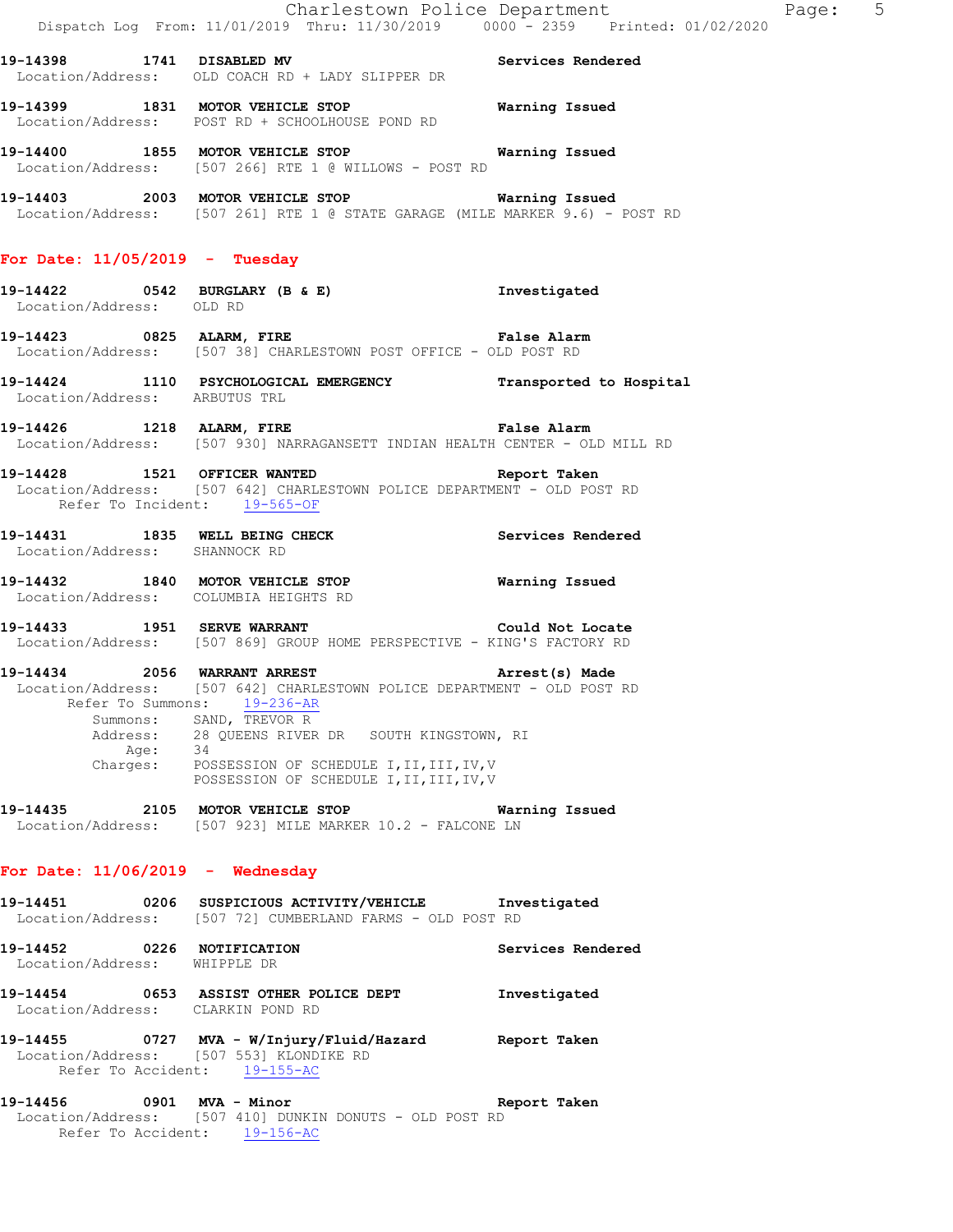**19-14466 1628 MOTOR VEHICLE STOP Warning Issued**  Location/Address: SOUTH COUNTY TRL **19-14467 1652 SUSPICIOUS ACTIVITY/VEHICLE Investigated**  Location/Address: SCHOOLHOUSE POND RD **19-14468 1654 MOTOR VEHICLE COMPLAINT Investigated**  Location/Address: WIITALA DR **19-14470 1726 SUSPICIOUS ACTIVITY/VEHICLE Investigated**  Location/Address: SUNSET DR **19-14472 1752 SUSPICIOUS ACTIVITY/VEHICLE Investigated**  Location/Address: EAST BAYVIEW RD **19-14474 1910 MOTOR VEHICLE STOP Warning Issued**  Location/Address: POST RD + BEND RD

**19-14464 1554 MOTOR VEHICLE COMPLAINT Investigated** 

**19-14465 1610 MOTOR VEHICLE COMPLAINT Investigated** 

Vicinity of: [507 270] RTE 1 @ BURLINGAME (MILE MARKER 6.0) - POST RD

Vicinity of: [507 279] RTE 2 @ CHARLESTOWN TOWN HALL - SOUTH COUNTY TRL

**19-14475 2217 MOTOR VEHICLE STOP Warning Issued**  Location/Address: POST RD + KING'S FACTORY RD

**19-14476 2220 POLICE INFORMATION Services Rendered**  Location/Address: [507 38] CHARLESTOWN POST OFFICE - OLD POST RD

#### **For Date: 11/07/2019 - Thursday**

Location/Address: POST RD + KING'S FACTORY RD

|                                                                           | Location/Address: POST RD + GENERAL STANTON LN                                                                        | Warning Issued     |
|---------------------------------------------------------------------------|-----------------------------------------------------------------------------------------------------------------------|--------------------|
| 19-14482    0105    MOTOR VEHICLE STOP                                    | Location/Address: POST RD + CROSS MILLS RD                                                                            | Warning Issued     |
| 19-14487   0137   MOTOR VEHICLE STOP<br>Location/Address: OLD POST RD     |                                                                                                                       | Warning Issued     |
| 19-14492 0251 MOTOR VEHICLE STOP<br>Location/Address: POST RD + NARROW LN |                                                                                                                       | No Action Required |
| 19-14496 0603 TRAFFIC CONTROL<br>Location/Address: HAWKSBILL WAY          |                                                                                                                       | Services Rendered  |
| 19-14497 0617 MOTOR VEHICLE STOP                                          | Location/Address: POST RD + CROSS MILLS RD                                                                            | Warning Issued     |
| 19-14498 0635 MOTOR VEHICLE STOP<br>Location/Address: KING'S FACTORY RD   |                                                                                                                       | Warning Issued     |
|                                                                           | 19-14500 0900 MOTOR VEHICLE STOP <b>Warning Issued</b><br>Location/Address: [507 269] RTE 1 @ DRIVING RANGE - POST RD |                    |

# **19-14503 1043 POLICE INFORMATION Report Taken**  Refer To Incident: 19-566-OF

**19-14506 1306 FOLLOW-UP INVESTIGATION Investigated**  Vicinity of: [507 252] GENERAL STANTON INN - OLD POST RD

**19-14507 1416 MOTOR VEHICLE COMPLAINT Could Not Locate**  Location/Address: [507 72] CUMBERLAND FARMS - OLD POST RD

**19-14508 1540 OFFICER WANTED Investigated** 

# **19-14460 1341 MOTOR VEHICLE STOP Warning Issued**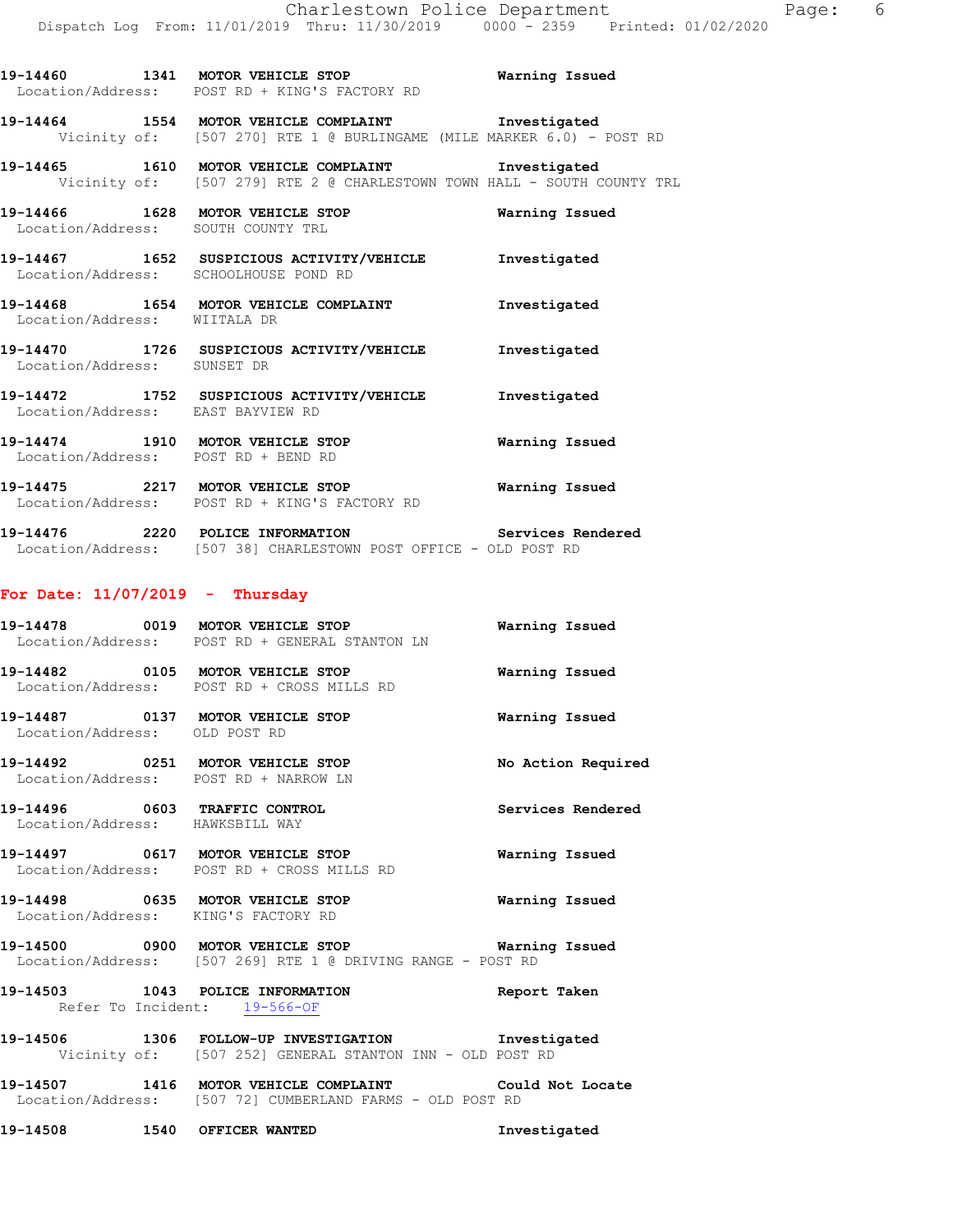Location/Address: KING'S FACTORY RD Refer To Incident: 19-568-OF

- **19-14509 1607 WELL BEING CHECK Transported to Hospital**  Location/Address: SHANNOCK RD **19-14510 1804 MOTOR VEHICLE COMPLAINT Could Not Locate**
- Vicinity of: [507 260] RTE 1 @ GENERAL STANTON POST RD

**19-14513 2252 MVA - Minor Report Taken**  Location/Address: OLD MILL RD Refer To Accident: 19-157-AC

#### **For Date: 11/08/2019 - Friday**

# **19-14520 0120 MOTOR VEHICLE STOP Arrest(s) Made**  Location/Address: [507 258] RTE 1 @ SOUTH KINGSTOWN LINE (MM 11.4) - POST RD Refer To Summons: 19-237-AR Summons: SMITH, TINA M Address: 45 JUNIPER TRL NARRAGANSETT, RI Age: 44 Charges: Driving after denial, suspension or revocation of license - 3rd + Offense **19-14525 0551 MOTOR VEHICLE STOP Warning Issued**  Location/Address: [507 260] RTE 1 @ GENERAL STANTON - POST RD **19-14527 0840 OFFICER WANTED Report Taken**  Location/Address: OLD POST RD Refer To Incident: 19-567-OF **19-14531 1153 FOLLOW-UP INVESTIGATION No Action Required**  Location/Address: SAND HILL RD **19-14532 1331 MOTOR VEHICLE COMPLAINT Could Not Locate**  Location/Address: POST RD + KING'S FACTORY RD **19-14534 1616 DOMESTIC/Assault/Diso/Other Arrest(s) Made**  Location/Address: OLD POST RD Refer To Arrest: 19-238-AR Arrest: LAURENZANA, ISAIAH G Address: 5150 OLD POST RD Apt. #3 CHARLESTOWN, RI Age: 36 Charges: DOMESTIC-SIMPLE ASSAULT/BATTERY ASSAULT W/DEADLY WEAPON IN A DWELLING HOUSE **19-14536 1906 POLICE TRANSPORT Services Rendered**  Location/Address: [507 642] CHARLESTOWN POLICE DEPARTMENT - OLD POST RD **19-14537 1926 MOTOR VEHICLE COMPLAINT Could Not Locate**  Vicinity of: POST RD + SOUTH COUNTY TRL **19-14538 1941 MVA - Minor Investigated**  Vicinity of: OLD COACH RD + NORDIC TRL **19-14540 2250 ALARM, BURGLAR Building Checked/Secured**  Location/Address: [507 810] LOU AVE **19-14541 2308 MOTOR VEHICLE STOP Warning Issued**  Vicinity of: POST RD + EAST BEACH RD

# **For Date: 11/09/2019 - Saturday**

- **19-14542 0027 DRIVING WHILE INTOXICATED Could Not Locate**  Vicinity of: [507 469] OLD MILL DINER - SOUTH COUNTY TRL
- **19-14543 0035 DOMESTIC/Assault/Diso/Other Investigated**  Location/Address: CROSSLAND ST Refer To Incident: 19-569-OF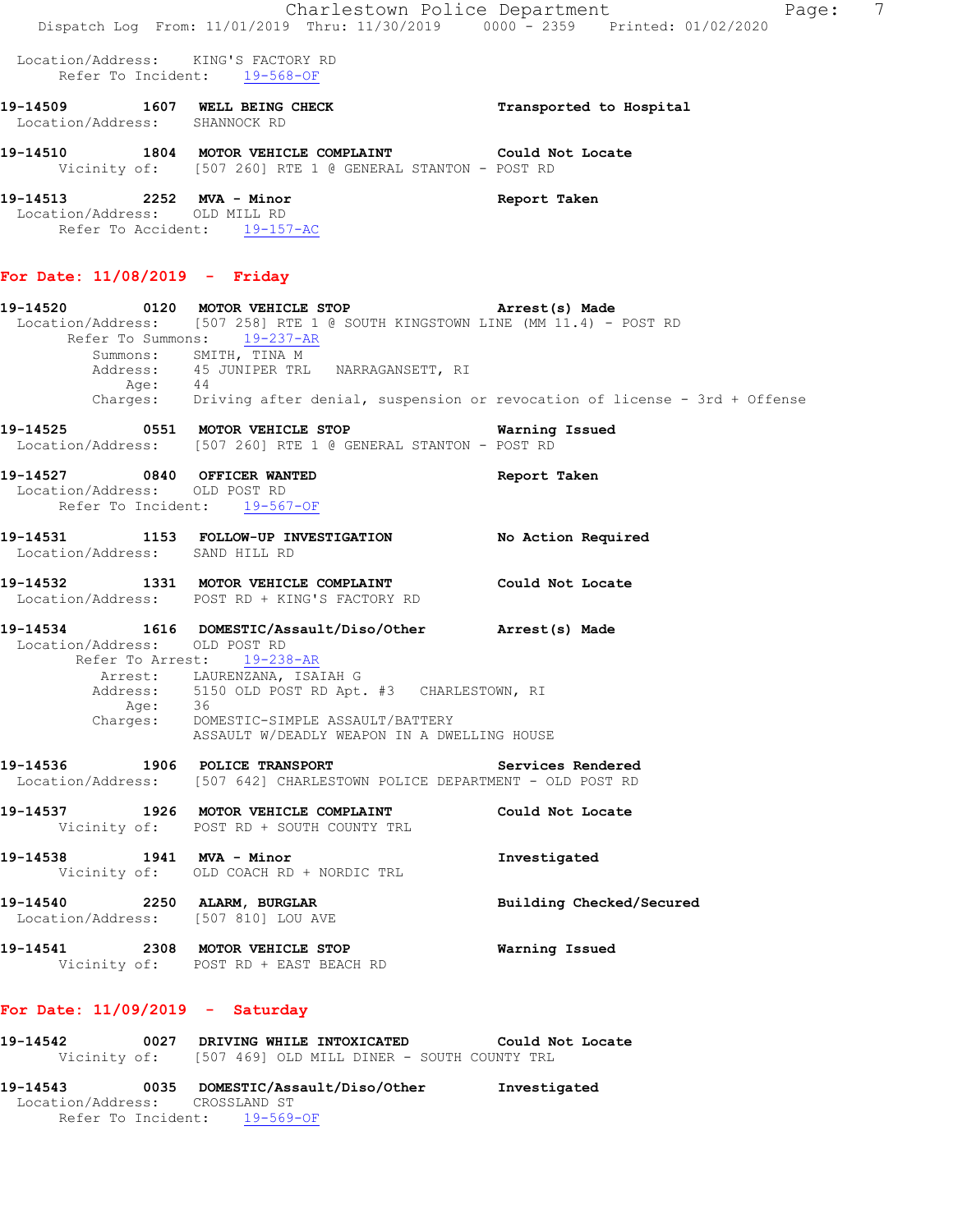**19-14546 0957 FOLLOW-UP INVESTIGATION Services Rendered**  Location/Address: [507 642] CHARLESTOWN POLICE DEPARTMENT - OLD POST RD **19-14547 1111 ALARM, BURGLAR False Alarm**  Location/Address: [507 417] STARRETT DR **19-14548 1125 POLICE INFORMATION Investigated**  Vicinity of: FALCONE LN **19-14552 1159 ALARM, BURGLAR False Alarm**  Location/Address: [507 740] SUNDALE WAY **19-14554 1341 WELL BEING CHECK Services Rendered**  Location/Address: [507 263] RTE 1 @ TOURIST INFO (MILE MARKER 7.6) - POST RD **19-14555 1343 ALARM, BURGLAR False Alarm**  Location/Address: HOWARD DR **19-14556 1612 ANIMAL COMPLAINT Unfounded**  Location/Address: [507 264] RTE 1 @ WINDSWEPT INN - POST RD **19-14560 1849 MOTOR VEHICLE STOP Warning Issued**  Vicinity of: POST RD **19-14561 1928 MOTOR VEHICLE STOP Citation Issued**  Location/Address: [507 100] RTE 1 @ FIORES (MILE MARKER 8.0) - POST RD **19-14562 1943 ASSIST CITIZEN Services Rendered**  Location/Address: [507 923] MILE MARKER 10.2 - FALCONE LN **19-14563 2154 MOTOR VEHICLE STOP Citation Issued**  Location/Address: POST RD + PROSSER TRL **19-14564 2216 MOTOR VEHICLE STOP Citation Issued** Location/Address: POST RD + KING'S FACTORY RD Location/Address: POST RD + KING'S FACTORY RD **19-14565 2220 ALARM, CO DETECTOR False Alarm**  Location/Address: [507 427] ENNIS LN **19-14566 2235 ALARM, FIRE False Alarm**  Location/Address: SCHOOLHOUSE POND RD

## **For Date: 11/10/2019 - Sunday**

| 19–14568          | 0100 | MOTOR VEHICLE STOP            | Warning Issued |
|-------------------|------|-------------------------------|----------------|
| Location/Address: |      | POST RD + SCHOOLHOUSE POND RD |                |
|                   |      |                               |                |

**19-14571 0152 MOTOR VEHICLE STOP Warning Issued**  Location/Address: [507 100] RTE 1 @ FIORES (MILE MARKER 8.0) - POST RD

**19-14572 0217 MOTOR VEHICLE STOP Warning Issued**  Location/Address: POST RD + GENERAL STANTON LN

**19-14573 0232 MOTOR VEHICLE STOP Warning Issued**  Location/Address: POST RD + CROSS MILLS RD

**19-14574 0242 MOTOR VEHICLE STOP No Action Required**  Location/Address: POST RD + GENERAL STANTON LN

**19-14575 0309 ALARM, FIRE Investigated**  Location/Address: HOXSIE AVE

**19-14579 0442 MOTOR VEHICLE STOP Warning Issued**  Location/Address: POST RD + GENERAL STANTON LN

**19-14581 0607 MOTOR VEHICLE STOP Warning Issued**  Location/Address: NARROW LN

**19-14582 0731 ALARM, BURGLAR Investigated**  Location/Address: [507 19] CHARLESTOWN ELEMENTARY SCHOOL - CAROLINA BACK RD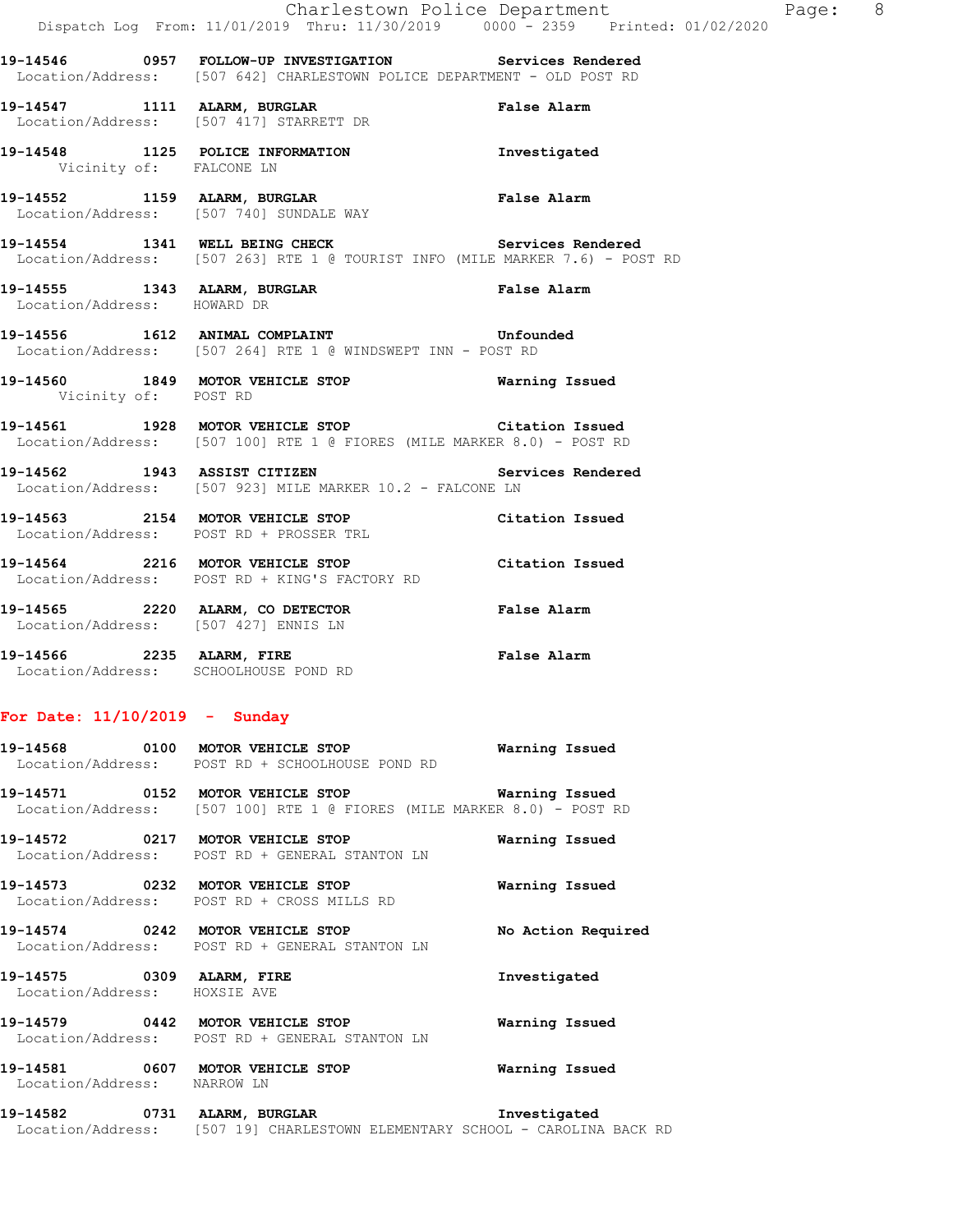## **19-14584 1226 ANIMAL COMPLAINT Report Taken**  Vicinity of: SOUTH COUNTY TRL Refer To Incident: 19-570-OF

**19-14585 1230 WELL BEING CHECK Investigated**  Location/Address: [507 329] BURDICKVILLE RAILROAD BRIDGE - BURDICKVILLE RD

- **19-14586 1302 MOTOR VEHICLE STOP Warning Issued**  Location/Address: BUCKEYE BROOK RD
- **19-14588 1633 OFFICER WANTED Could Not Locate**  Location/Address: OLD COACH RD
- **19-14589 1733 MOTOR VEHICLE STOP Warning Issued**  Location/Address: POST RD + KING'S FACTORY RD
- **19-14591 1829 DISABLED MV Investigated**  Location/Address: TOURIST INFO - POST RD
- **19-14592 1836 MOTOR VEHICLE STOP Warning Issued**  Location/Address: [507 914] MILE MARKER 6.8 - WILDFLOWER RD
- **19-14594 2042 OFFICER WANTED Peace Restored**  Location/Address: JOSEPHINE DR Refer To Incident: 19-571-OF
- **19-14595 2046 MOTOR VEHICLE STOP Warning Issued**  Location/Address: SOUTH COUNTY TRL + JACOB PERRY DR
- **19-14596 2349 SUSPICIOUS ACTIVITY/VEHICLE Investigated**  Location/Address: PARK LN

## **For Date: 11/11/2019 - Monday**

- **19-14614 0816 MVA Minor Report Taken**  Location/Address: [507 258] RTE 1 @ SOUTH KINGSTOWN LINE (MM 11.4) - POST RD Refer To Accident: 19-159-AC **19-14615 0925 WELL BEING CHECK Unfounded**  Location/Address: WEST CASTLE WAY **19-14616 1006 MOTOR VEHICLE STOP No Action Required**  Location/Address: [507 263] RTE 1 @ TOURIST INFO (MILE MARKER 7.6) - POST RD **19-14618 1256 MOTOR VEHICLE STOP Warning Issued**  Vicinity of: ALTON CAROLINA RD **19-14619 1304 MOTOR VEHICLE STOP Arrest(s) Made**  Location/Address: [507 279] RTE 2 @ CHARLESTOWN TOWN HALL - SOUTH COUNTY TRL Refer To Arrest: 19-239-AR Arrest: DOUCETTE, JOSEPH R 19 THURSTON DR HOPKINTON, RI Alless: 19<br>Address: 19<br>Age: 45<br>Charges: Dr: Driving after denial, suspension or revocation of license - 3rd + Offense **19-14620 1445 DISABLED MV Services Rendered**  Location/Address: EAST BEACH RD + PEABODY RD **19-14621 1609 MOTOR VEHICLE COMPLAINT Investigated**  Location/Address: SAND HILL RD **19-14624 1643 DISABLED MV Services Rendered**  Vicinity of: [507 18] CHARLESTOWN CHAMBER OF COMMERCE - OLD POST RD 19-14626 1758 CIVIL MATTER No Action Required
- Location/Address: [507 642] CHARLESTOWN POLICE DEPARTMENT OLD POST RD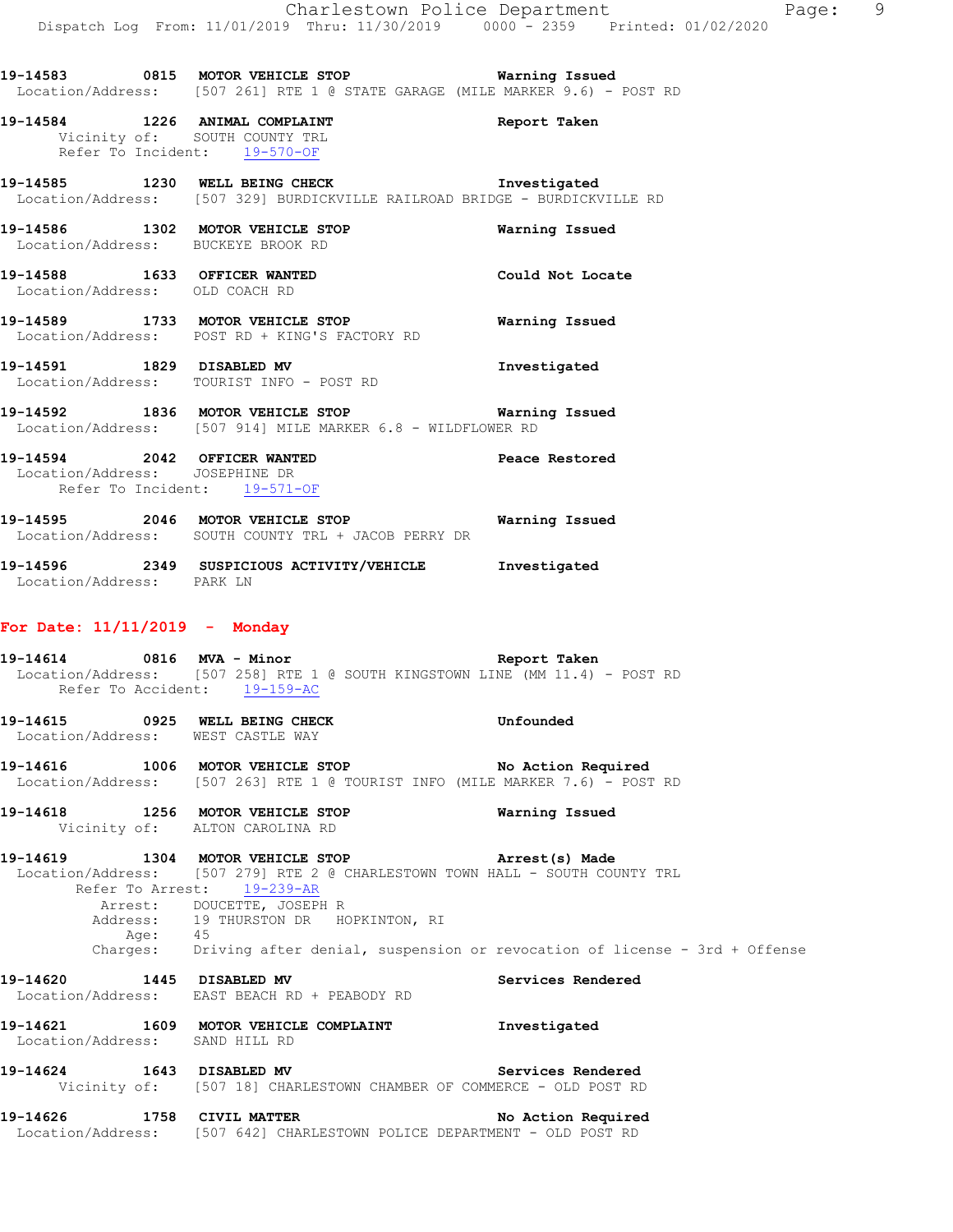| 19–14627<br>Vicinity of: POST RD | 1759 | MOTOR VEHICLE STOP           | Warning Issued |
|----------------------------------|------|------------------------------|----------------|
| 19–14628                         |      | <b>1846 OFFICER WANTED</b>   | Report Taken   |
| Location/Address: PEABODY RD     |      |                              |                |
|                                  |      | Refer To Incident: 19-572-OF |                |

# **For Date: 11/12/2019 - Tuesday**

| Location/Address: CROSSLAND ST     | 19-14644 0238 OFFICER WANTED Could Not Locate                                                                                    |                       |
|------------------------------------|----------------------------------------------------------------------------------------------------------------------------------|-----------------------|
|                                    | 19-14647 0813 MOTOR VEHICLE STOP Citation Issued<br>Location/Address: RTE - POST RD + WILDFLOWER RD                              |                       |
|                                    | 19-14648 0834 TRAFFIC CONTROL Services Rendered<br>Location/Address: [507 19] CHARLESTOWN ELEMENTARY SCHOOL - CAROLINA BACK RD   |                       |
|                                    | 19-14649 0846 MOTOR VEHICLE STOP<br>Location/Address: CAROLINA BACK RD + ROSE CT                                                 | No Action Required    |
|                                    | 19-14650 0859 ASSIST CITIZEN<br>Location/Address: RAM ISLAND RD                                                                  | Investigated          |
|                                    | 19-14651 0928 MOTOR VEHICLE STOP<br>Location/Address: POST RD + TAMANACO DR                                                      | <b>Warning Issued</b> |
|                                    | 19-14655 1614 MOTOR VEHICLE COMPLAINT 1nvestigated<br>Location/Address: KING'S FACTORY RD                                        |                       |
| Location/Address: SHANNOCK RD      | 19-14656 1743 ASSIST ELDERLY<br>Refer To Incident: 19-573-OF                                                                     | Investigated          |
|                                    | 19-14657 1820 MOTOR VEHICLE STOP Citation Issued<br>Vicinity of: [507 275] RTE 1 @ WESTERLY LINE - POST RD                       |                       |
|                                    | 19-14658 1823 COMPLAINT 19-14658<br>Vicinity of: [507 267] RTE 1 @ HITCHING POST - POST RD                                       |                       |
|                                    | 19-14659 2124 MOTOR VEHICLE STOP Warning Issued<br>Location/Address: POST RD + WEST BEACH RD                                     |                       |
|                                    | 19-14660 2146 ALARM, BURGLAR BURGLAR Building Checked/Secured<br>Location/Address: [507 611] FROSTY DREW NATURE CENTER - PARK LN |                       |
| For Date: $11/13/2019$ - Wednesday |                                                                                                                                  |                       |
| Location/Address: MOHEGAN RD       | 19-14662 0002 ALARM, BURGLAR                                                                                                     | <b>False Alarm</b>    |

| 19-14678<br>0107<br>Location/Address: | MOTOR VEHICLE STOP<br>[507 66] WILLOWS RESORT - POST RD  | Warning Issued |
|---------------------------------------|----------------------------------------------------------|----------------|
| 19–14681<br>0230<br>Location/Address: | OFFICER WANTED<br>EAST BAYVIEW RD                        | Investigated   |
| 19-14682<br>0233<br>Location/Address: | <b>MOTOR VEHICLE STOP</b><br>POST RD + KING'S FACTORY RD | Warning Issued |
| 19–14683<br>0323<br>Location/Address: | <b>MOTOR VEHICLE STOP</b><br>POST RD + CROSS MILLS RD    | Warning Issued |

**19-14684 0542 OFFICER WANTED Investigated**  Location/Address: BUCKEYE BROOK RD Refer To Incident: 19-574-OF

**19-14687 1129 MOTOR VEHICLE STOP Warning Issued**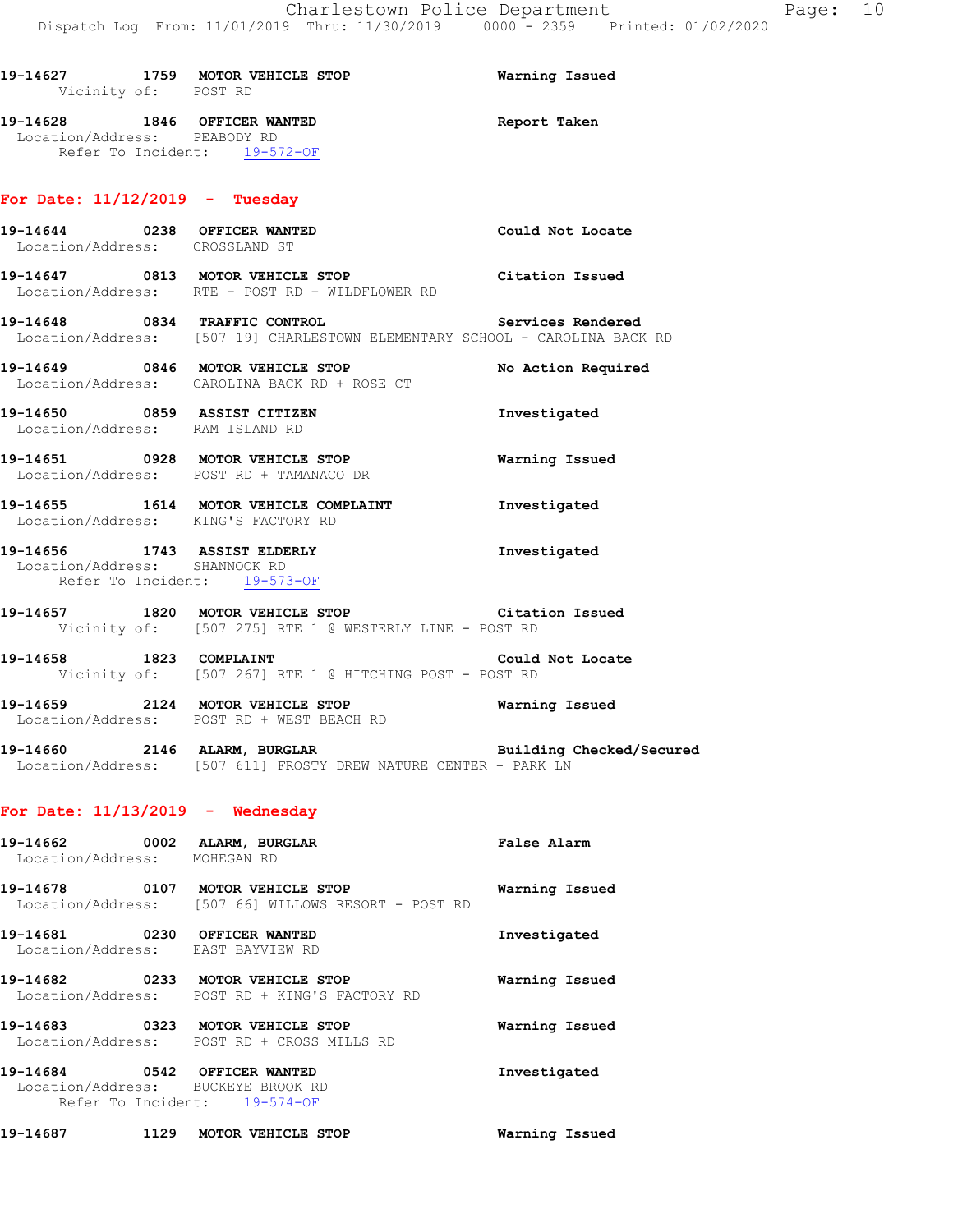Location/Address: [507 261] RTE 1 @ STATE GARAGE (MILE MARKER 9.6) - POST RD

| 19-14689 1354 MVA - Minor         | Location/Address: POST RD + NARROW LN<br>Refer To Accident: 19-160-AC                                                                                                                                                                                                                        | Report Taken       |
|-----------------------------------|----------------------------------------------------------------------------------------------------------------------------------------------------------------------------------------------------------------------------------------------------------------------------------------------|--------------------|
| 19-14690 1538 ESCORT              | Location/Address: GOOSEBERRY HILL                                                                                                                                                                                                                                                            | Services Rendered  |
|                                   | 19-14691 1558 DISABLED MV<br>Location/Address: POST RD + PROSSER TRL                                                                                                                                                                                                                         | Investigated       |
|                                   | 19-14694 1741 911 CALLS/False/Hang-Ups/Open Investigated<br>Location/Address: SHANNOCK RD                                                                                                                                                                                                    |                    |
|                                   | 19-14695 1803 MOTOR VEHICLE STOP<br>Location/Address: POST RD + SCHOOLHOUSE POND RD                                                                                                                                                                                                          | Warning Issued     |
|                                   | 19-14697 1838 SUSPICIOUS ACTIVITY/VEHICLE<br>Location/Address: CARTER PRESERVE - NARRAGANSETT TRL                                                                                                                                                                                            | Investigated       |
| Location/Address: SUNSET DR       | 19-14698 1919 SUSPICIOUS ACTIVITY/VEHICLE Investigated                                                                                                                                                                                                                                       |                    |
| 19-14700 1942 ASSAULT             | Location/Address: [507 435] SOUTH SHORE MENTAL HEALTH CHARLESTOWN HOUS - OLD POST RD<br>Refer To Incident: 19-575-OF                                                                                                                                                                         | Investigated       |
|                                   | 19-14701 2019 MOTOR VEHICLE STOP Warning Issued<br>Vicinity of: [507 12] CAROLINA POST OFFICE - ALTON CAROLINA RD                                                                                                                                                                            |                    |
|                                   | 19-14703 2111 MOTOR VEHICLE STOP Warning Issued<br>Location/Address: POST RD + TAMANACO DR                                                                                                                                                                                                   |                    |
| For Date: $11/14/2019$ - Thursday |                                                                                                                                                                                                                                                                                              |                    |
|                                   | 19-14705 0031 DISABLED MV<br>Vicinity of: POST RD + PROSSER TRL                                                                                                                                                                                                                              | No Action Required |
|                                   | 19-14719 0438 SUSPICIOUS ACTIVITY/VEHICLE Investigated<br>Location/Address: [507 12] CAROLINA POST OFFICE - ALTON CAROLINA RD                                                                                                                                                                |                    |
|                                   | 19-14720 0542 MOTOR VEHICLE STOP (Arrest(s) Made<br>Location/Address: POST RD + FALCONE LN<br>Refer To Summons: 19-240-AR<br>Summons: SANTIAGO, IVELISSE<br>Address: 3 COOKE ST WATERBURY, CT<br>Age: 32<br>Charges: Driving after denial, suspension or revocation of license - 1st Offense |                    |

- **19-14724 1050 MOTOR VEHICLE STOP Warning Issued**  Location/Address: POST RD + SOUTH COUNTY TRL
- **19-14725 1221 POLICE INFORMATION Investigated**  Location/Address: SHIRLEY DR **19-14729 1626 MOTOR VEHICLE STOP Warning Issued**  Location/Address: ALTON CAROLINA RD + HILLTOP DR **19-14732 1937 ANIMAL COMPLAINT Could Not Locate**  Location/Address: EAST BEACH RD **19-14733 1955 MOTOR VEHICLE STOP No Action Required**  Location/Address: SAND PLAIN RD + OLD SHANNOCK RD
- **19-14734 2025 MOTOR VEHICLE STOP Warning Issued**  Location/Address: SOUTH COUNTY TRL + BOTKA DR **19-14735 2209 DISABLED MV Investigated**
- Location/Address: OLD SHANNOCK RD + CAROLINA BACK RD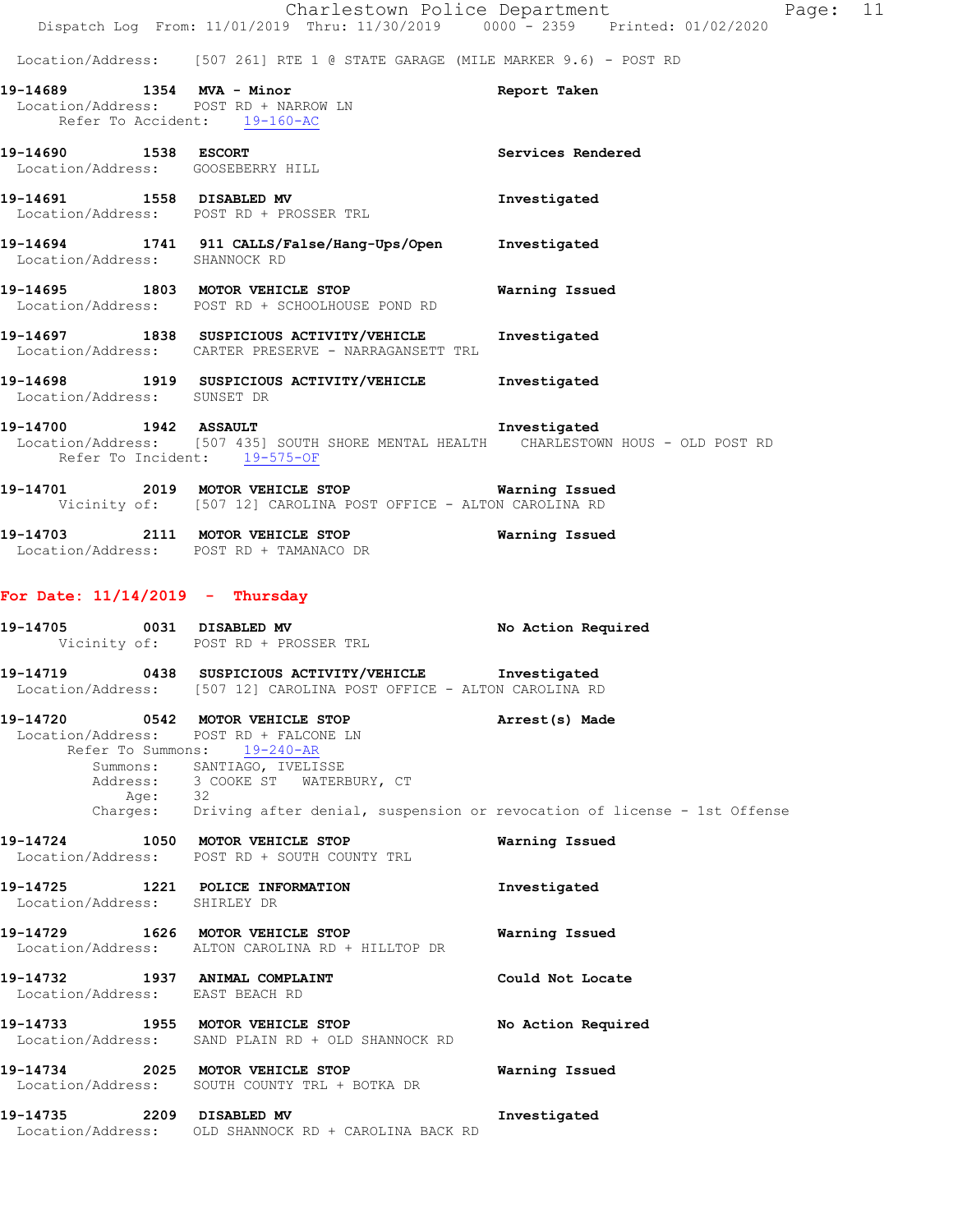- **19-14741 0219 MOTOR VEHICLE STOP Warning Issued**  Location/Address: [507 100] RTE 1 @ FIORES (MILE MARKER 8.0) - POST RD
- **19-14744 0238 MOTOR VEHICLE STOP No Action Required**  Location/Address: [507 275] RTE 1 @ WESTERLY LINE - POST RD
- **19-14746 0611 HIGHWAY SAFETY TRAFFIC STOP Citation Issued**  Location/Address: POST RD + FALCONE LN
- **19-14747 0628 HIGHWAY SAFETY TRAFFIC STOP Citation Issued**  Location/Address: OLD POST RD + SHEILA DR
- **19-14749 0653 HIGHWAY SAFETY TRAFFIC STOP Warning Issued**  Location/Address: POST RD + CROSS MILLS RD
- **19-14750 0700 HIGHWAY SAFETY TRAFFIC STOP Warning Issued**  Location/Address: POST RD + CROSS MILLS RD
- **19-14751 0713 HIGHWAY SAFETY TRAFFIC STOP Warning Issued**  Location/Address: POST RD + NARROW LN
- **19-14752 0722 ALARM, BURGLAR False Alarm**  Location/Address: [507 530] NARRAGANSETT INDIAN FOUR WINDS COMMUNITY CENT - SOUTH COUNTY TRL
- **19-14753 0737 HIGHWAY SAFETY TRAFFIC STOP Citation Issued**  Location/Address: POST RD + CROSS MILLS RD
- **19-14754 0751 HIGHWAY SAFETY TRAFFIC STOP Citation Issued**  Location/Address: POST RD + CROSS MILLS RD
- **19-14755 0805 HIGHWAY SAFETY TRAFFIC STOP Citation Issued**  Location/Address: POST RD + WILDFLOWER RD
- **19-14756 0836 HIGHWAY SAFETY TRAFFIC STOP Warning Issued**  Location/Address: POST RD + PROSSER TRL
- **19-14758 0852 HIGHWAY SAFETY TRAFFIC STOP Warning Issued**  Location/Address: POST RD + CROSS MILLS RD
- **19-14759 0904 HIGHWAY SAFETY TRAFFIC STOP Citation Issued**  Location/Address: POST RD + CROSS MILLS RD
- **19-14760 0920 HIGHWAY SAFETY TRAFFIC STOP Citation Issued**  Location/Address: POST RD + CROSS MILLS RD
- **19-14761 0940 HIGHWAY SAFETY TRAFFIC STOP Warning Issued**  Location/Address: POST RD + FALCONE LN
- **19-14762 1101 MOTOR VEHICLE STOP Warning Issued**  Location/Address: KING'S FACTORY RD + NARRAGANSETT TRL
- **19-14764 1325 HIGHWAY SAFETY TRAFFIC STOP Citation Issued**  Location/Address: [507 271] RTE 1 @ MICHAEL'S - POST RD
- **19-14765 1351 HIGHWAY SAFETY TRAFFIC STOP Citation Issued**  Vicinity of: [507 368] CHARLESTOWN RICHMOND FIRE DEPARTMENT - SOUTH COUNTY TRL
- **19-14766 1422 HIGHWAY SAFETY TRAFFIC STOP Citation Issued**  Location/Address: [507 529] NARRAGANSETT INDIAN TRIBE LONGHOUSE - SOUTH COUNTY TRL
- **19-14767 1459 HIGHWAY SAFETY TRAFFIC STOP Warning Issued**  Location/Address: [507 12] CAROLINA POST OFFICE - ALTON CAROLINA RD
- **19-14768 1536 OFFICER WANTED Report Taken**  Location/Address: KING'S FACTORY RD Refer To Incident: 19-576-OF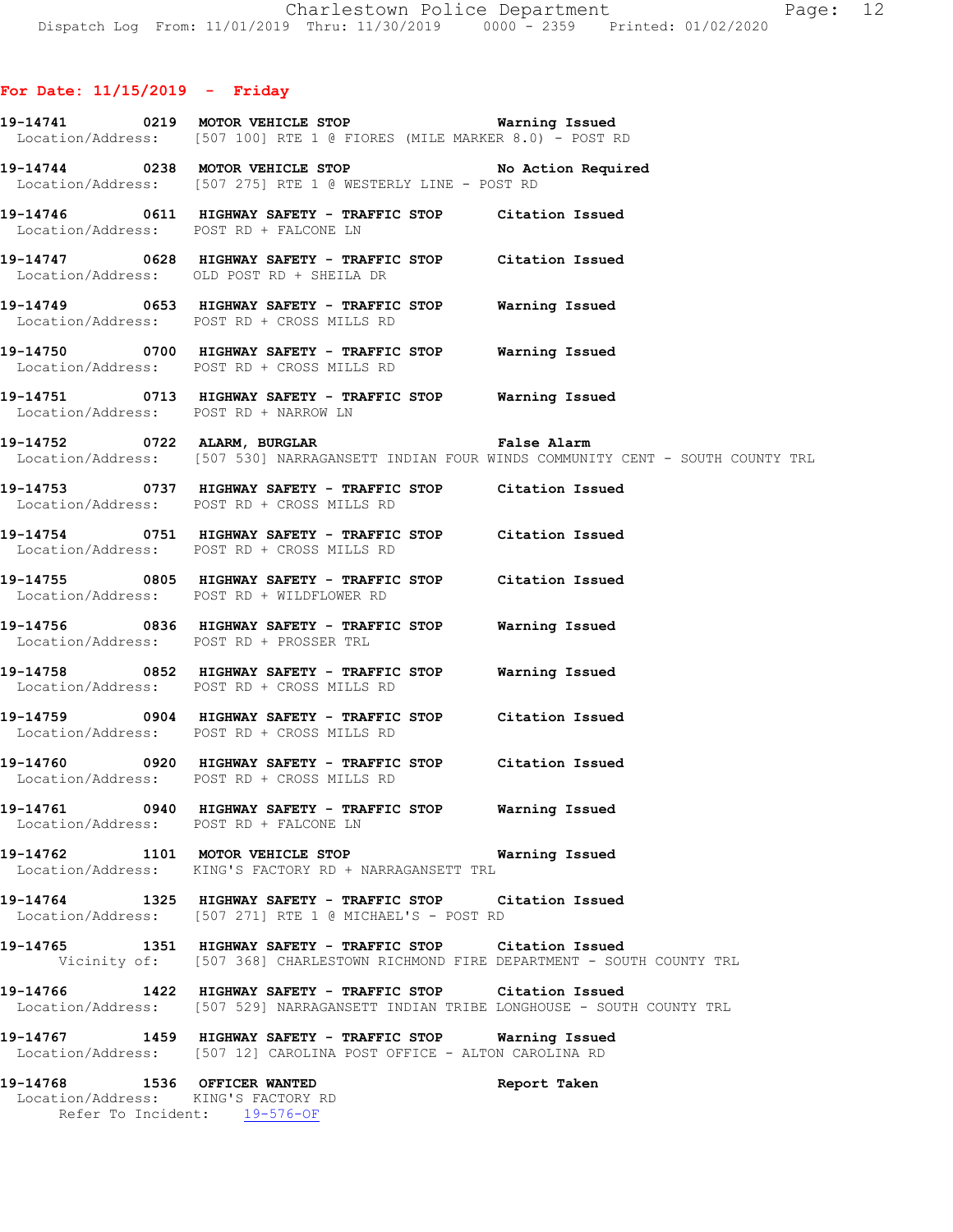**19-14769 1544 HIGHWAY SAFETY - TRAFFIC STOP Warning Issued**  Location/Address: POST RD

**19-14770 1640 HIGHWAY SAFETY - TRAFFIC STOP Warning Issued**  Location/Address: [507 921] MILE MARKER 9.6 - CROSS MILLS RD

**19-14771 1717 DISABLED MV Services Rendered**  Location/Address: POST RD + SCHOOLHOUSE POND RD

**19-14772 1920 ANIMAL COMPLAINT No Action Required**  Location/Address: BISCUIT CITY RD

**19-14774 2157 MOTOR VEHICLE STOP Citation Issued**  Location/Address: [507 914] MILE MARKER 6.8 - WILDFLOWER RD

### **For Date: 11/16/2019 - Saturday**

**19-14779 0055 MVA - Minor Report Taken**  Vicinity of: KING'S FACTORY RD Refer To Accident: 19-161-AC

**19-14781 0216 MOTOR VEHICLE STOP Citation Issued**  Location/Address: [507 923] MILE MARKER 10.2 - FALCONE LN

**19-14782 0233 MOTOR VEHICLE STOP Warning Issued**  Location/Address: [507 260] RTE 1 @ GENERAL STANTON - POST RD

**19-14783 0519 MOTOR VEHICLE STOP Warning Issued**  Location/Address: [507 258] RTE 1 @ SOUTH KINGSTOWN LINE (MM 11.4) - POST RD

**19-14784 0542 MOTOR VEHICLE STOP Warning Issued**  Location/Address: [507 260] RTE 1 @ GENERAL STANTON - POST RD

**19-14785 0557 MVA - Minor Report Taken**  Location/Address: [507 270] RTE 1 @ BURLINGAME (MILE MARKER 6.0) - POST RD Refer To Accident: 19-162-AC

**19-14786 1050 FOLLOW-UP INVESTIGATION Report Taken**  Location/Address: SHANNOCK RD Refer To Incident: 19-577-OF

**19-14787 1116 MOTOR VEHICLE STOP Warning Issued**  Location/Address: POST RD + WILDFLOWER RD

**19-14788 1122 DISABLED MV Investigated**  Location/Address: POST RD + HOXSIE AVE **19-14789 1143 POLICE INFORMATION No Action Required** 

 Location/Address: SHANNOCK RD **19-14790 1146 DISABLED MV Investigated** 

Location/Address: POST RD

**19-14791 1220 HIGHWAY SAFETY - TRAFFIC STOP Citation Issued**  Location/Address: [507 925] MILE MARKER 11.0 - POST RD

**19-14792 1242 ALARM, BURGLAR Building Checked/Secured**  Location/Address: [507 34] CHARLESTOWN FLAG & CANVAS - OLD POST RD

**19-14793 1258 HIGHWAY SAFETY - TRAFFIC STOP Citation Issued**  Location/Address: [507 100] RTE 1 @ FIORES (MILE MARKER 8.0) - POST RD

**19-14795 1354 HIGHWAY SAFETY - TRAFFIC STOP Citation Issued**  Location/Address: [507 275] RTE 1 @ WESTERLY LINE - POST RD

**19-14796 1426 HIGHWAY SAFETY - TRAFFIC STOP Citation Issued**  Location/Address: [507 916] MILE MARKER 7.4 - TAMANACO DR

**19-14797 1615 MVA - Minor Report Taken**  Location/Address: [507 72] CUMBERLAND FARMS - OLD POST RD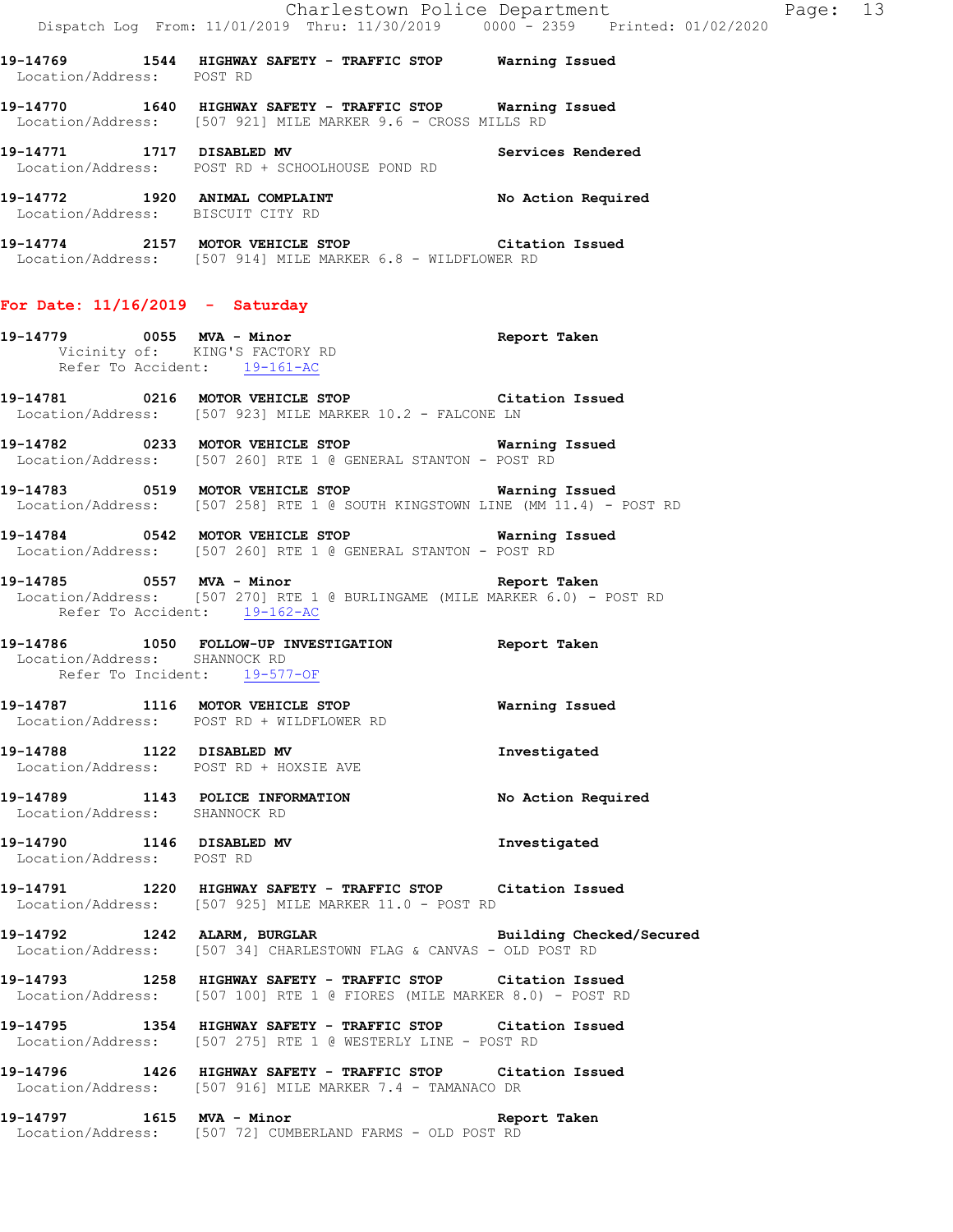- **19-14798 1632 MOTOR VEHICLE STOP Warning Issued**  Location/Address: OLD POST RD + CROSS MILLS RD
- **19-14799 1659 OFFICER WANTED Investigated**  Location/Address: POTTER RD
- **19-14800 1750 FOLLOW-UP INVESTIGATION Investigated**  Location/Address: WATERFRONT PROPERTIES - MATUNUCK SCHOOLHOUSE RD
- **19-14801 1800 SUSPICIOUS ACTIVITY/VEHICLE Field Interrogation**  Location/Address: [507 207] TROPIC FROST - OLD POST RD
- **19-14802 1811 MOTOR VEHICLE STOP Citation Issued**  Location/Address: POST RD
- **19-14803 2044 MOTOR VEHICLE STOP Warning Issued**  Location/Address: [507 100] RTE 1 @ FIORES (MILE MARKER 8.0) - POST RD

#### **For Date: 11/17/2019 - Sunday**

- **19-14823 0626 MOTOR VEHICLE STOP No Action Required**  Location/Address: POST RD + GENERAL STANTON LN 19-14825 **1258** WELL BEING CHECK **No Action Required**  Location/Address: BURDICKVILLE RD **19-14826 1425 SUSPICIOUS ACTIVITY/VEHICLE Investigated**  Location: [507 284] RTE 91 @ RICHMOND LINE KING'S FACTORY RD 19-14828 1510 WELL BEING CHECK **Investigated**  Location/Address: WILLOW RD **19-14829 1539 MOTOR VEHICLE STOP Warning Issued**  Location/Address: POST RD + SCHOOLHOUSE POND RD **19-14830 1541 SUSPICIOUS ACTIVITY/VEHICLE Investigated**  Location/Address: MEADOW LN **19-14831 2018 POLICE INFORMATION Could Not Locate**  Location/Address: [507 642] CHARLESTOWN POLICE DEPARTMENT - OLD POST RD **19-14839 2054 MOTOR VEHICLE STOP Warning Issued**  Location/Address: POST RD + PROSSER TRL **19-14842 2117 MOTOR VEHICLE STOP Warning Issued**  Vicinity of: [507 376] SAINT JAMES CHURCH - MATUNUCK SCHOOLHOUSE RD **19-14843 2159 ASSIST OTHER AGENCY Services Rendered**  Location/Address: [507 782] COVE POINT EAST RD
- **19-14844 2207 MOTOR VEHICLE STOP Warning Issued**  Location/Address: POST RD + SOUTH COUNTY TRL
- **19-14846 2337 POLICE TRANSPORT Services Rendered**  Location/Address: [507 357] K&S PIZZA - CAROLINA BACK RD

# **For Date: 11/18/2019 - Monday**

| 19-14867          |      | 0806 ROAD HAZARD/OBSTRUCTION                               | Taken/Refered to Other A |
|-------------------|------|------------------------------------------------------------|--------------------------|
|                   |      | Vicinity of: [507 36] CHARLESTOWN MINI-SUPER - OLD POST RD |                          |
| 19-14868          | 0821 | MOTOR VEHICLE STOP                                         | Warning Issued           |
| Location/Address: |      | POST RD + SCHOOLHOUSE POND RD                              |                          |

**19-15034 1400 ASSIST ELDERLY Services Rendered**  Location/Address: CROSSLAND ST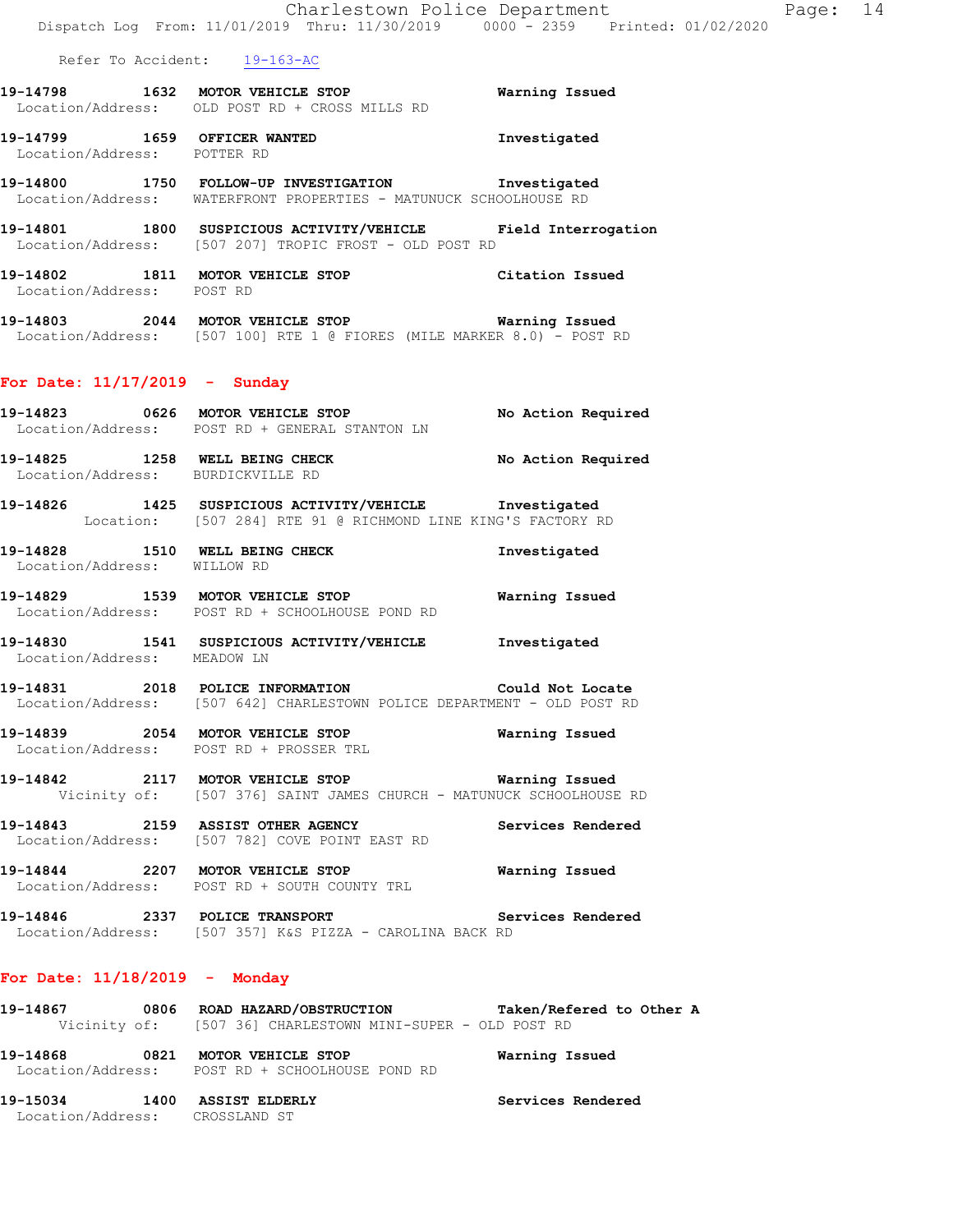**19-14872 1550 MOTOR VEHICLE STOP Warning Issued**  Location/Address: POST RD + SOUTH COUNTY TRL **19-14873 1554 EMBEZZELMENT/FRAUD/FORGERY Report Taken**  Location/Address: BAXTER ST Refer To Incident: 19-578-OF **19-14874 1642 MOTOR VEHICLE STOP Citation Issued**  Location/Address: POST RD + BEND RD **19-14875 1644 POLICE INFORMATION Unfounded**  Location/Address: SAND PLAIN RD **19-14876 1650 MOTOR VEHICLE STOP Warning Issued**  Location/Address: [507 276] RTE 2 @ RICHMOND LINE - SOUTH COUNTY TRL **19-14877 1710 MVA - Minor Report Taken**  Location/Address: [507 293] RTE 1A @ WESTERLY LINE - OLD POST RD Refer To Accident: 19-164-AC **19-14881 1902 MOTOR VEHICLE STOP No Action Required**  Location/Address: POST RD + NARROW LN **19-14882 1905 MOTOR VEHICLE STOP Warning Issued**  Vicinity of: RICHMOND LINE - KING'S FACTORY RD **19-14884 2004 MOTOR VEHICLE STOP Citation Issued** 

# **For Date: 11/19/2019 - Tuesday**

Location/Address: POST RD + BEND RD

| 19-14886 | 0122 | No Action Required<br>MOTOR VEHICLE STOP<br>Location/Address: [507 100] RTE 1 @ FIORES (MILE MARKER 8.0) - POST RD |  |
|----------|------|--------------------------------------------------------------------------------------------------------------------|--|
| 19-14894 | 0229 | Warning Issued<br>MOTOR VEHICLE STOP<br>Location/Address: [507 28] SIMPLE PEASURES - SOUTH COUNTY TRL              |  |
| 19-14898 | 0808 | Services Rendered<br>TRAFFIC CONTROL<br>Location/Address: [507 604] BESTWAY GAS STATION - POST RD                  |  |

**19-14900 0857 FOLLOW-UP INVESTIGATION Services Rendered**  Location/Address: SAND HILL RD

**19-14903 1012 POLICE INFORMATION Investigated**  Location/Address: [507 642] CHARLESTOWN POLICE DEPARTMENT - OLD POST RD

**19-14910 1311 MOTOR VEHICLE STOP Warning Issued**  Location/Address: [507 261] RTE 1 @ STATE GARAGE (MILE MARKER 9.6) - POST RD

**19-14912 1342 MOTOR VEHICLE STOP Warning Issued**  Location/Address: [507 100] RTE 1 @ FIORES (MILE MARKER 8.0) - POST RD

**19-14913 1350 MOTOR VEHICLE STOP Warning Issued**  Location/Address: POST RD + PROSSER TRL

**19-14914 1356 MOTOR VEHICLE STOP Warning Issued**  Location/Address: POST RD + WEST BEACH RD

**19-14916 1622 ASSAULT Transported to Hospital**  Location/Address: KLONDIKE RD Refer To Incident: 19-579-OF

**19-14918 1729 DISABLED MV Services Rendered**  Location: [507 334] AMTRAK RAILROAD - CAROLINA SECTION

#### **For Date: 11/20/2019 - Wednesday**

**19-14920 0030 MOTOR VEHICLE STOP Warning Issued**  Location/Address: [507 261] RTE 1 @ STATE GARAGE (MILE MARKER 9.6) - POST RD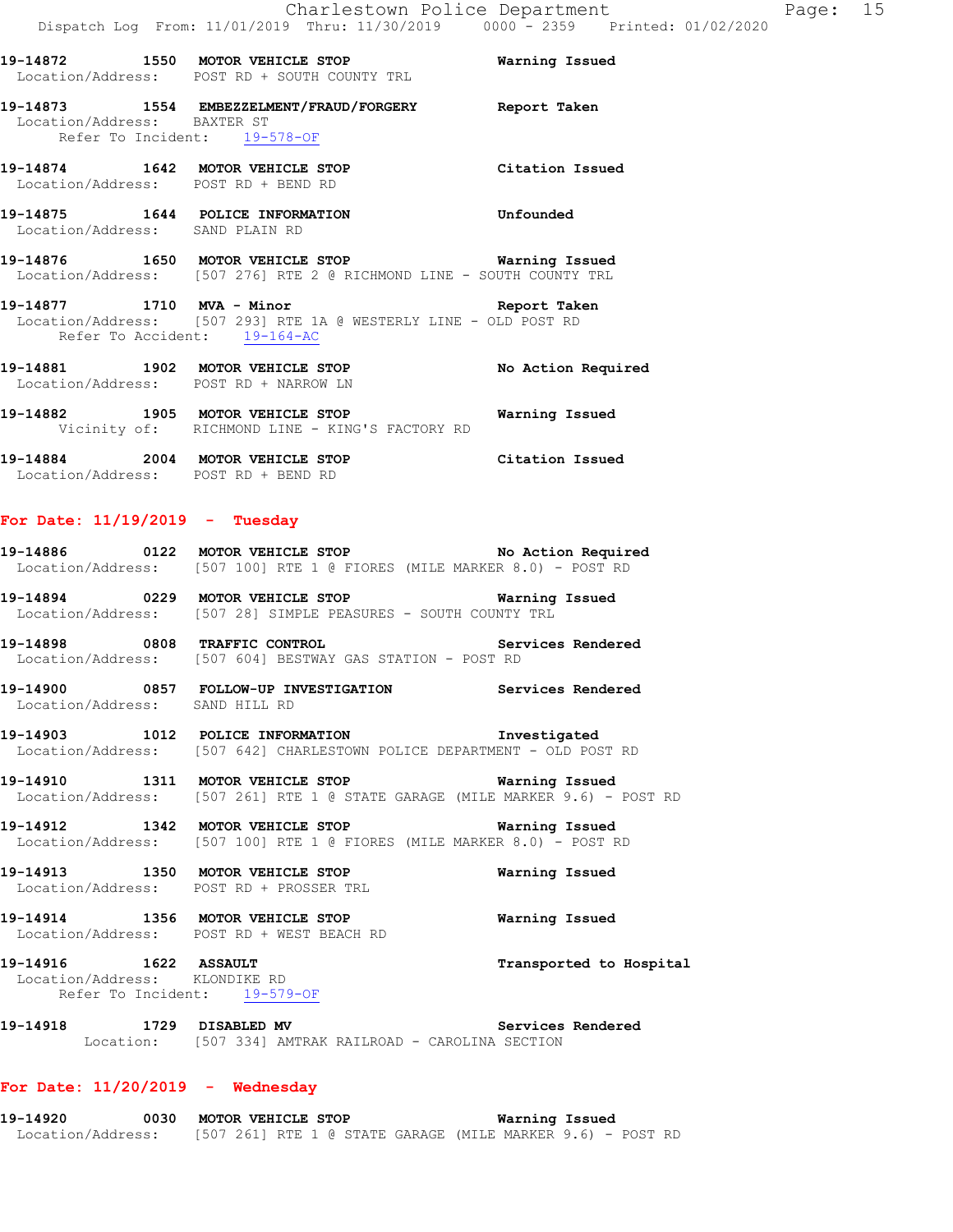**19-14921 0048 MOTOR VEHICLE STOP Warning Issued**  Location/Address: POST RD + SCHOOLHOUSE POND RD

**19-14929 0129 MOTOR VEHICLE STOP Citation Issued**  Vicinity of: POST RD + SCHOOLHOUSE POND RD

**19-14938 0534 MOTOR VEHICLE STOP Warning Issued**  Location/Address: [507 260] RTE 1 @ GENERAL STANTON - POST RD

**19-14939 0606 MOTOR VEHICLE STOP Citation Issued**  Location/Address: POST RD + CROSS MILLS RD

**19-14940 0618 MOTOR VEHICLE STOP Warning Issued**  Location/Address: [507 261] RTE 1 @ STATE GARAGE (MILE MARKER 9.6) - POST RD

**19-14941 0627 MVA - Minor Report Taken**  Vicinity of: [507 88] EAST WEST MARKET - POST RD Refer To Accident: 19-165-AC

**19-14944 1016 ALARM, BURGLAR Investigated**  Location/Address: [507 930] NARRAGANSETT INDIAN HEALTH CENTER - OLD MILL RD

**19-14945 1413 REGISTERED SEX OFFENDER Report Taken**  Refer To Incident: 19-580-OF

**19-14946 1541 SERVE WARRANT Could Not Locate**  Location/Address: SAND PLAIN RD

**19-14947 1605 EMBEZZELMENT/FRAUD/FORGERY Report Taken**  Location/Address: [507 38] CHARLESTOWN POST OFFICE - OLD POST RD Refer To Incident: 19-581-OF

**19-14948 1613 FOLLOW-UP INVESTIGATION Investigated**  Location/Address: BISCUIT CITY RD

**19-14950 1653 MOTOR VEHICLE COMPLAINT Could Not Locate**  Location/Address: [507 264] RTE 1 @ WINDSWEPT INN - POST RD

**19-14951 1658 MVA - Minor Services Rendered**  Location/Address: [507 72] CUMBERLAND FARMS - OLD POST RD

**19-14954 1743 SERVE WARRANT Arrest(s) Made**  Location/Address: KLONDIKE RD Refer To Arrest: 19-242-AR Arrest: SHAWN, RONALD T Address: 520 KLONDIKE RD CHARLESTOWN, RI Age: 22

Charges: FELONY ASSAULT/ DANG. WEAPON OR SUBSTANCE

**19-14955 2019 MOTOR VEHICLE COMPLAINT Report Taken**  Location/Address: [507 326] FRESH POND ROCK PARKING LOT - ATLANTIC AVE Refer To Incident: 19-582-OF

**19-14957 2050 ASSIST CITIZEN Services Rendered**  Location/Address: [507 914] MILE MARKER 6.8 - WILDFLOWER RD

**19-14958 2051 MVA - Minor Report Taken**  Location/Address: BUCKEYE BROOK RD Refer To Accident: 19-166-AC **19-14959 2336 MOTOR VEHICLE STOP Warning Issued**  Location/Address: POST RD + FALCONE LN

**19-14960 2358 MOTOR VEHICLE STOP Warning Issued**  Location/Address: POST RD + NARROW LN

**For Date: 11/21/2019 - Thursday**

**19-14961 0027 MOTOR VEHICLE STOP Warning Issued**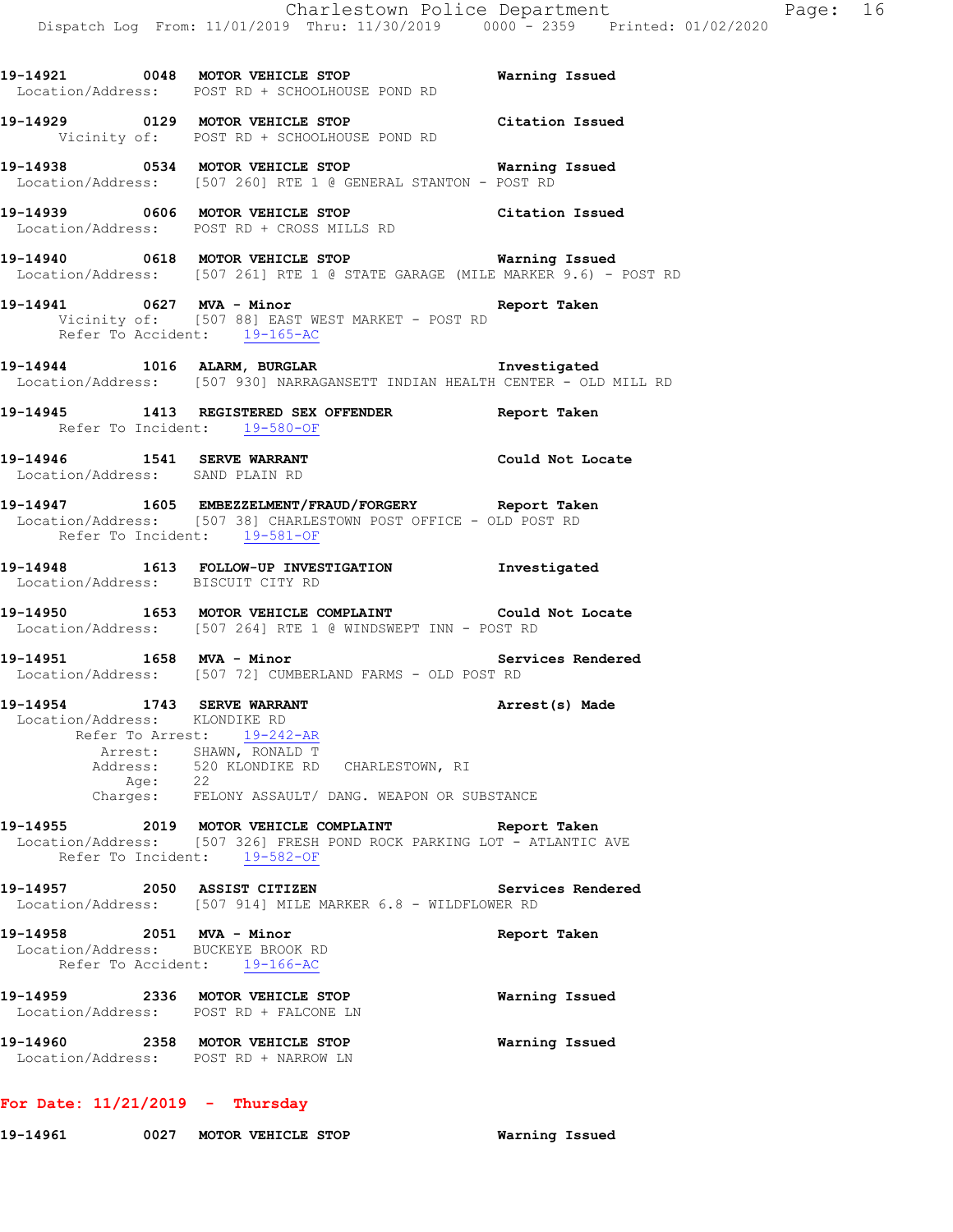# Location/Address: [507 100] RTE 1 @ FIORES (MILE MARKER 8.0) - POST RD

**19-14962 0053 OFFICER WANTED Investigated**  Location/Address: CARDINAL LN Refer To Summons: 19-244-AR Summons: GALL, ALYSSA<br>Address: 92 CARDINAL LN 92 CARDINAL LN CHARLESTOWN, RI Age: 22 Charges: DOMESTIC-SIMPLE ASSAULT/BATTERY DOMESTIC-DISORDERLY CONDUCT Refer To Incident: 19-583-OF **19-14964 0605 FOLLOW-UP INVESTIGATION Could Not Locate**  Location/Address: CARDINAL LN **19-14966 0833 MOTOR VEHICLE STOP Warning Issued**  Location/Address: KING'S FACTORY RD **19-14967 0923 MOTOR VEHICLE STOP Arrest(s) Made**  Location/Address: POST RD + EAST BEACH RD Refer To Summons: 19-243-AR Summons: AUDET, ROBERT J JR Address: 1639 SHANNOCK RD Apt. #4C CHARLESTOWN, RI Age: 25 Charges: Driving after denial, suspension or revocation of license - 3rd + Offense **19-14969 1040 FOLLOW-UP INVESTIGATION Investigated**  Location/Address: CARDINAL LN **19-14970 1055 911 CALLS/False/Hang-Ups/Open Investigated**  Location/Address: SHANNOCK RD **19-14971 1125 MOTOR VEHICLE STOP Warning Issued**  Location/Address: POST RD + CROSS MILLS RD **19-14976 1443 MOTOR VEHICLE STOP Warning Issued**  Location/Address: POST RD + ROSS HILL RD **19-14977 1507 SUSPICIOUS ACTIVITY/VEHICLE Unfounded**  Location/Address: [507 23] U. S. FISH & WILDLIFE HEADQUARTERS - BEND RD **19-14978 1539 MOTOR VEHICLE STOP Warning Issued**  Location/Address: [507 261] RTE 1 @ STATE GARAGE (MILE MARKER 9.6) - POST RD **19-14979 1553 WELL BEING CHECK Investigated**  Location/Address: LADY SLIPPER DR **19-14980 1558 POLICE INFORMATION Services Rendered**  Location/Address: SHANNOCK RD **19-14981 1601 OFFICER WANTED Unfounded**  Location/Address: BISCUIT CITY RD **19-14982 1611 MOTOR VEHICLE STOP Warning Issued**  Vicinity of: POST RD **19-14985 1713 TRAFFIC CONTROL No Action Required**  Location/Address: [507 22] BURLINGAME - NORTH CAMP - BUCKEYE BROOK RD **19-14986 1718 MOTOR VEHICLE COMPLAINT Warning Issued**  Location/Address: SOUTH COUNTY TRL + NARROW LN **19-14987 1742 ANIMAL COMPLAINT Report Taken**  Location/Address: [507 875] NINIGRET PARK - DOG PARK - PARK LN Refer To Incident: 19-584-OF **19-14988 1817 FOLLOW-UP INVESTIGATION Investigated**  Location/Address: EAST BEACH RD **19-14989 1900 MOTOR VEHICLE STOP Warning Issued**  Location/Address: [507 261] RTE 1 @ STATE GARAGE (MILE MARKER 9.6) - POST RD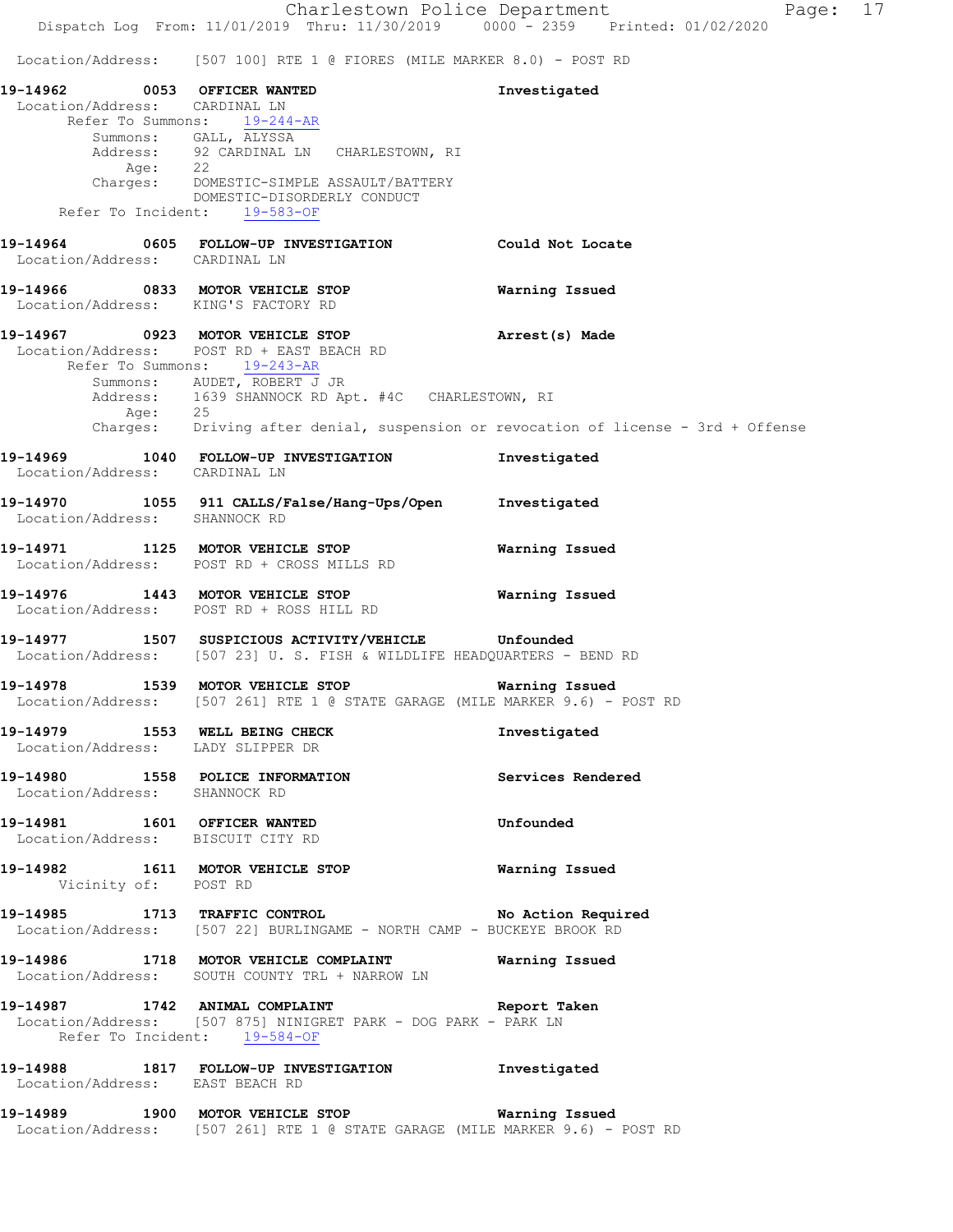**19-14990 1955 WELL BEING CHECK Investigated** 

|                                                                | Location/Address: [507 874] EAST QUAIL RUN                                                                                                                                                                                                                                                                              |                    |
|----------------------------------------------------------------|-------------------------------------------------------------------------------------------------------------------------------------------------------------------------------------------------------------------------------------------------------------------------------------------------------------------------|--------------------|
|                                                                | 19-14991 2121 ALARM, BURGLAR Building Checked/Secured<br>Location/Address: [507 357] K&S PIZZA - CAROLINA BACK RD                                                                                                                                                                                                       |                    |
|                                                                | 19-14993 19-14993 12210 OFFICER WANTED<br>Location/Address: [507 235] NINIGRET INN - PROSSER TRL                                                                                                                                                                                                                        | Investigated       |
| For Date: $11/22/2019$ - Friday                                |                                                                                                                                                                                                                                                                                                                         |                    |
|                                                                | Location/Address: POST RD + FALCONE LN                                                                                                                                                                                                                                                                                  |                    |
| Location/Address: KING'S FACTORY RD                            | 19-15002 0222 MOTOR VEHICLE STOP                                                                                                                                                                                                                                                                                        | Warning Issued     |
|                                                                | 19-15004 0614 REPOSSESSION<br>Location/Address: COLUMBIA HEIGHTS OVAL                                                                                                                                                                                                                                                   | No Action Required |
| Refer To Summons: 19-244-AR                                    | 19-15007 1605 FOLLOW-UP INVESTIGATION Arrest(s) Made<br>Location/Address: [507 642] CHARLESTOWN POLICE DEPARTMENT - OLD POST RD<br>Summons: GALL, ALYSSA<br>Address: 92 CARDINAL LN CHARLESTOWN, RI<br>Age: 22<br>Charges: DOMESTIC-SIMPLE ASSAULT/BATTERY<br>NOMESTIC-DISOPPERY CONDUCT<br>DOMESTIC-DISORDERLY CONDUCT |                    |
|                                                                | 19-15008 1700 MOTOR VEHICLE COMPLAINT Unfounded<br>Location/Address: OLD POST RD + MATUNUCK SCHOOLHOUSE RD                                                                                                                                                                                                              |                    |
| Location/Address: WARREN RD                                    | 19-15009 1809 PSYCHOLOGICAL EMERGENCY Transported to Hospital                                                                                                                                                                                                                                                           |                    |
|                                                                | 19-15010 1830 MOTOR VEHICLE STOP No Action Required<br>Location/Address: [507 303] RTE 1 @ SOUTH SHORE MENTAL HEALTH (MM 9.0) - POST RD                                                                                                                                                                                 |                    |
|                                                                | 19-15012 1913 MOTOR VEHICLE STOP<br>Location/Address: POST RD + SCHOOLHOUSE POND RD                                                                                                                                                                                                                                     | Warning Issued     |
| 19-15013 2029 SERVE WARRANT<br>Location/Address: SAND PLAIN RD |                                                                                                                                                                                                                                                                                                                         | Could Not Locate   |
|                                                                | 19-15014 2222 MOTOR VEHICLE STOP Citation Issued<br>Location/Address: [507 261] RTE 1 @ STATE GARAGE (MILE MARKER 9.6) - POST RD                                                                                                                                                                                        |                    |
| For Date: $11/23/2019$ - Saturday                              |                                                                                                                                                                                                                                                                                                                         |                    |

| 19-15032                              |      | 0428 ALARM, BURGLAR<br>Location/Address: ALTON CAROLINA RD                          | Building Checked/Secured |
|---------------------------------------|------|-------------------------------------------------------------------------------------|--------------------------|
| 19-15036                              | 1353 | MOTOR VEHICLE STOP<br>Location/Address: POST RD + NARROW LN                         | Warning Issued           |
| 19-15037                              | 1405 | MOTOR VEHICLE STOP<br>Location/Address: SOUTH COUNTY TRL + NEW BISCUIT CITY RD      | Warning Issued           |
| 19-15038                              |      | 1418 MOTOR VEHICLE STOP<br>Location/Address: SOUTH COUNTY TRL + NEW BISCUIT CITY RD | Warning Issued           |
| 19-15040<br>Location/Address: POST RD | 1543 | MOTOR VEHICLE STOP                                                                  | Citation Issued          |
| .                                     |      | $1.001$ $1.00000$ $1.00000$ $1.0000$                                                | __ _ _ _                 |

**19-15041 1604 MOTOR VEHICLE STOP Warning Issued**  Location/Address: [507 276] RTE 2 @ RICHMOND LINE - SOUTH COUNTY TRL

**19-15044 1647 MOTOR VEHICLE STOP Warning Issued**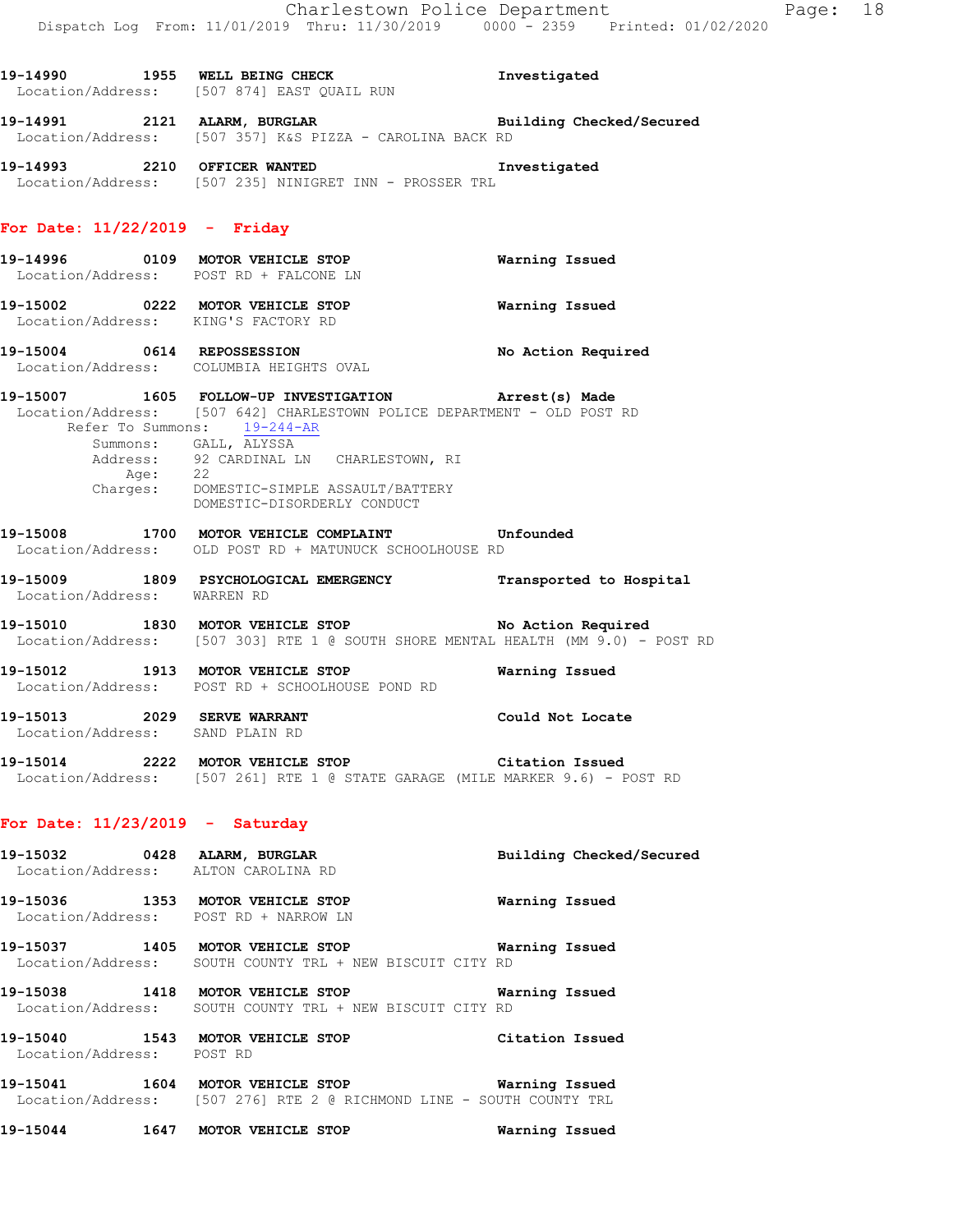|                                     |                                                                                                                                                                                                               | Charlestown Police Department | Page: 19 |  |
|-------------------------------------|---------------------------------------------------------------------------------------------------------------------------------------------------------------------------------------------------------------|-------------------------------|----------|--|
|                                     | Dispatch Log From: 11/01/2019 Thru: 11/30/2019 0000 - 2359 Printed: 01/02/2020                                                                                                                                |                               |          |  |
|                                     | Location/Address: [507 276] RTE 2 @ RICHMOND LINE - SOUTH COUNTY TRL                                                                                                                                          |                               |          |  |
|                                     | 19-15045 1726 MOTOR VEHICLE STOP<br>Location/Address: POST RD + KING'S FACTORY RD                                                                                                                             | Warning Issued                |          |  |
|                                     | 19-15046 1737 MOTOR VEHICLE STOP<br>Location/Address: POST RD + PROSSER TRL                                                                                                                                   | No Action Required            |          |  |
|                                     | 19-15047 1824 MVA - W/Injury/Fluid/Hazard Transported to Hospital<br>Location/Address: [507 275] RTE 1 @ WESTERLY LINE - POST RD                                                                              |                               |          |  |
|                                     | 19-15048 1926 MOTOR VEHICLE STOP <b>Warning Issued</b><br>  Location/Address: [507 100] RTE 1 @ FIORES (MILE MARKER 8.0) - POST RD                                                                            |                               |          |  |
| Location/Address: NORTH AVE<br>Age: | 19-15049 2102 DOMESTIC/Assault/Diso/Other Arrest(s) Made<br>Refer To Arrest: 19-245-AR<br>Arrest: DEMARCHE, ANNE M<br>Address: 30 NORTH AVE CHARLESTOWN, RI<br>55<br>Charges: DOMESTIC-SIMPLE ASSAULT/BATTERY |                               |          |  |

# **For Date: 11/24/2019 - Sunday**

|                                 | 19-15055 0116 MOTOR VEHICLE STOP<br>Location/Address: POST RD + WILDFLOWER RD                                        | Arrest(s) Made           |
|---------------------------------|----------------------------------------------------------------------------------------------------------------------|--------------------------|
|                                 | Refer To Arrest: 19-246-AR                                                                                           |                          |
|                                 | Arrest: WESTCOTT, PAUL J<br>Address: 111 OAKDELL ST WAKEFIELD, RI                                                    |                          |
|                                 |                                                                                                                      |                          |
|                                 | Age: 18<br>Charges: DUI OF LIQUOR OR DRUGS-1ST OFFENSE .10-.15                                                       |                          |
|                                 | POSSESSION OF BEVERAGE-UNDERAGE PERSONS                                                                              |                          |
|                                 | Possession of Marijuana, 1 Oz or Less, Over 18 Years                                                                 |                          |
|                                 | 19-15061 0835 ANIMAL COMPLAINT                                                                                       | Could Not Locate         |
| Location/Address: ROSE CT       |                                                                                                                      |                          |
|                                 | 19-15065 1550 MOTOR VEHICLE STOP <b>Warning Issued</b>                                                               |                          |
|                                 | Location/Address: POST RD + GENERAL STANTON LN                                                                       |                          |
|                                 | 19-15066 1600 MOTOR VEHICLE STOP 6 Warning Issued                                                                    |                          |
|                                 | Location/Address: [507 258] RTE 1 @ SOUTH KINGSTOWN LINE (MM 11.4) - POST RD                                         |                          |
|                                 | 19-15067 1618 MVA - Minor                                                                                            | Report Taken             |
|                                 | Location/Address: [507 267] RTE 1 @ HITCHING POST - POST RD<br>Refer To Accident: 19-167-AC                          |                          |
|                                 |                                                                                                                      |                          |
|                                 | 19-15068 1651 ASSAULT<br>Report Taken                                                                                |                          |
|                                 | Location/Address: [507 435] SOUTH SHORE MENTAL HEALTH CHARLESTOWN HOUS - OLD POST RD<br>Refer To Incident: 19-586-OF |                          |
|                                 |                                                                                                                      |                          |
|                                 | 19-15069 1817 ROAD HAZARD/OBSTRUCTION Removed Hazard<br>Location/Address: CAROLINA BACK RD                           |                          |
|                                 |                                                                                                                      |                          |
| For Date: $11/25/2019$ - Monday |                                                                                                                      |                          |
|                                 | 19-15079 0146 MOTOR VEHICLE STOP                                                                                     | Citation Issued          |
|                                 | Location/Address: POST RD + GENERAL STANTON LN                                                                       |                          |
|                                 | 19-15080 0214 MOTOR VEHICLE STOP 6 Warning Issued                                                                    |                          |
|                                 | Location/Address: [507 941] DRIVING RANGE - POST RD                                                                  |                          |
|                                 | 19-15082 0256 ALARM, BURGLAR                                                                                         | Building Checked/Secured |
| Location/Address: BLUEBERRY LN  |                                                                                                                      |                          |
|                                 | 19-15083 0537 MOTOR VEHICLE STOP                                                                                     | Warning Issued           |
|                                 | Location/Address: POST RD + GENERAL STANTON LN                                                                       |                          |
|                                 | 19-15087 0942 ASSIST OTHER AGENCY                                                                                    | Services Rendered        |
|                                 |                                                                                                                      |                          |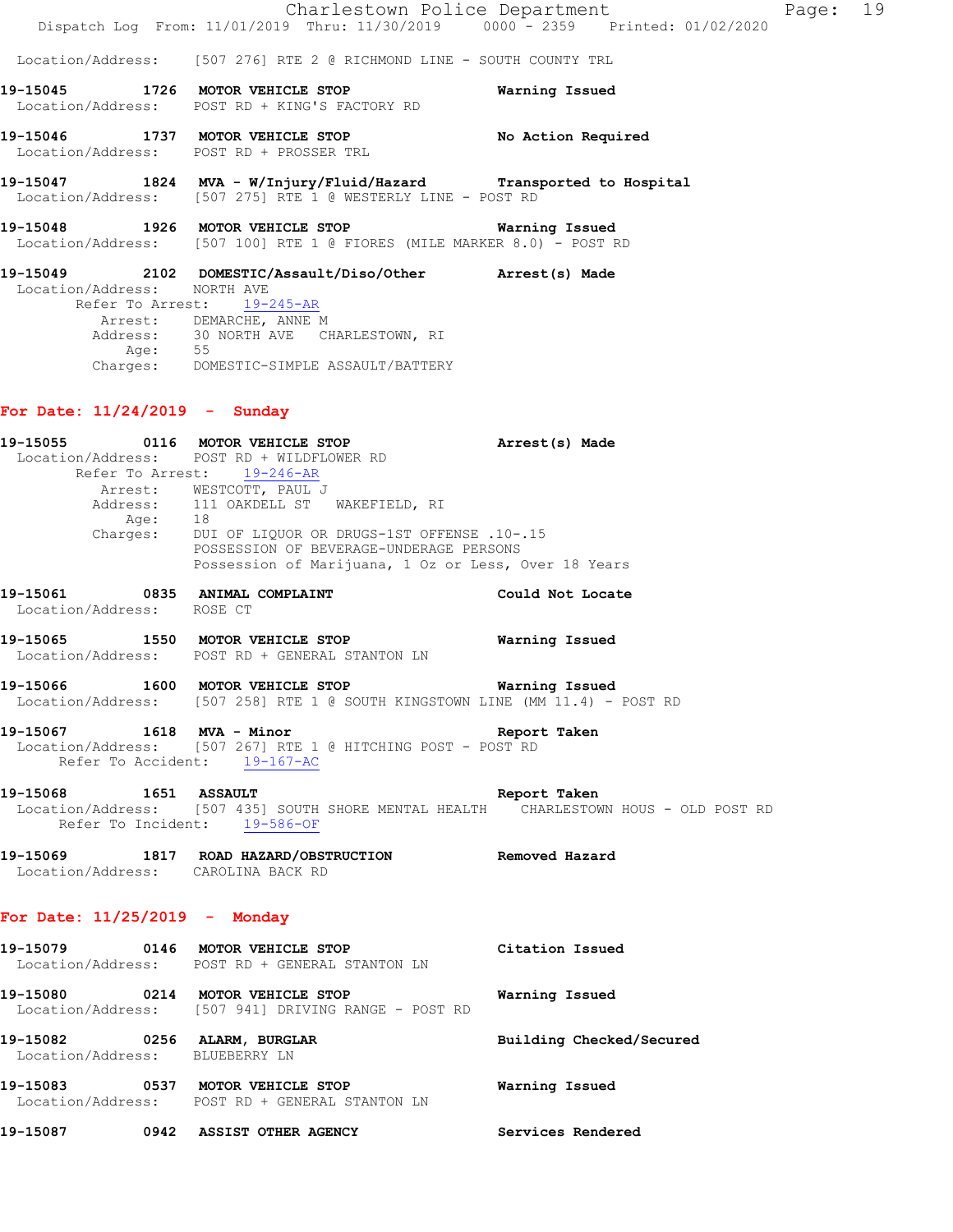|                                                                  | Dispatch Log From: 11/01/2019 Thru: 11/30/2019 0000 - 2359 Printed: 01/02/2020                                                                   | Charlestown Police Department | Page: 20 |  |
|------------------------------------------------------------------|--------------------------------------------------------------------------------------------------------------------------------------------------|-------------------------------|----------|--|
| Location/Address: WEST BEACH RD                                  |                                                                                                                                                  |                               |          |  |
|                                                                  | 19-15088 1124 MOTOR VEHICLE STOP Warning Issued<br>Location/Address: [507 258] RTE 1 @ SOUTH KINGSTOWN LINE (MM 11.4) - POST RD                  |                               |          |  |
|                                                                  | 19-15090 1224 MOTOR VEHICLE STOP 60 Warning Issued<br>Location/Address: [507 261] RTE 1 @ STATE GARAGE (MILE MARKER 9.6) - POST RD               |                               |          |  |
|                                                                  | 19-15092 1246 ALARM, BURGLAR<br>Location/Address: KING'S FACTORY RD                                                                              | Building Checked/Secured      |          |  |
| Location/Address: BAXTER ST                                      | 19-15093 1306 COMPLAINT                                                                                                                          | Investigated                  |          |  |
|                                                                  | 19-15094 1310 MOTOR VEHICLE STOP Citation Issued<br>Location/Address: [507 266] RTE 1 @ WILLOWS - POST RD                                        |                               |          |  |
| Location/Address: BAXTER ST                                      | 19-15095 1318 FIRE, OTHER                                                                                                                        | Investigated                  |          |  |
|                                                                  | 19-15096 1325 MOTOR VEHICLE STOP<br>Location/Address: RTE - POST RD + EAST BEACH RD                                                              | Warning Issued                |          |  |
|                                                                  | 19-15097 1340 MOTOR VEHICLE STOP Citation Issued<br>Location/Address: POST RD + LAKESIDE DR                                                      |                               |          |  |
|                                                                  | 19-15098 1428 MOTOR VEHICLE COMPLAINT Could Not Locate<br>Vicinity of: POST RD + FALCONE LN                                                      |                               |          |  |
|                                                                  | 19-15099 1448 HIGHWAY SAFETY - TRAFFIC STOP Citation Issued<br>Location/Address: SOUTH COUNTY TRL + MAPLE LAKE FARM RD                           |                               |          |  |
|                                                                  | 19-15100 1530 HIGHWAY SAFETY - TRAFFIC STOP Citation Issued<br>Location/Address: [507 925] MILE MARKER 11.0 - POST RD                            |                               |          |  |
|                                                                  | 19-15101 1543 HIGHWAY SAFETY - TRAFFIC STOP Citation Issued<br>Location/Address: POST RD + SCHOOLHOUSE POND RD                                   |                               |          |  |
| Location/Address: PARK LN                                        | 19-15102 1557 MOTOR VEHICLE COMPLAINT Could Not Locate                                                                                           |                               |          |  |
| Location/Address:                                                | 19-15104 1621 MOTOR VEHICLE STOP 6 Warning Issued<br>SOUTH COUNTY TRL + SAND PLAIN RD                                                            |                               |          |  |
|                                                                  | 19-15105 1634 MOTOR VEHICLE STOP No Action Required<br>Location/Address: [507 28] SIMPLE PEASURES - SOUTH COUNTY TRL                             |                               |          |  |
|                                                                  | 19-15106 1715 MOTOR VEHICLE STOP 6 Warning Issued<br>Location/Address: POST RD + LAKESIDE DR                                                     |                               |          |  |
|                                                                  | 19-15111 2004 MOTOR VEHICLE STOP 6 Warning Issued<br>Location/Address: [507 269] RTE 1 @ DRIVING RANGE - POST RD                                 |                               |          |  |
|                                                                  | 19-15113 2017 MOTOR VEHICLE STOP <b>WATNING ISSUED</b><br>Location/Address: [507 287] RTE 112 @ CHARLESTOWN ELEMENTARY SCHOOL - CAROLINA BACK RD |                               |          |  |
|                                                                  | 19-15114 2021 MOTOR VEHICLE STOP 6 Warning Issued<br>Location/Address: [507 303] RTE 1 @ SOUTH SHORE MENTAL HEALTH (MM 9.0) - POST RD            |                               |          |  |
|                                                                  | 19-15117 2040 MOTOR VEHICLE STOP 6 Warning Issued<br>Location/Address: NEW BISCUIT CITY RD + SOUTH COUNTY TRL                                    |                               |          |  |
|                                                                  | 19-15118 2046 MOTOR VEHICLE STOP 6 Warning Issued<br>Location/Address: [507 303] RTE 1 @ SOUTH SHORE MENTAL HEALTH (MM 9.0) - POST RD            |                               |          |  |
|                                                                  | 19-15119 2051 MOTOR VEHICLE STOP<br>Location/Address: ARNOLDA ROUND RD + OLD POST RD                                                             | Warning Issued                |          |  |
| 19-15120 2322 TRAFFIC CONTROL<br>Location/Address: SAND PLAIN RD |                                                                                                                                                  | No Action Required            |          |  |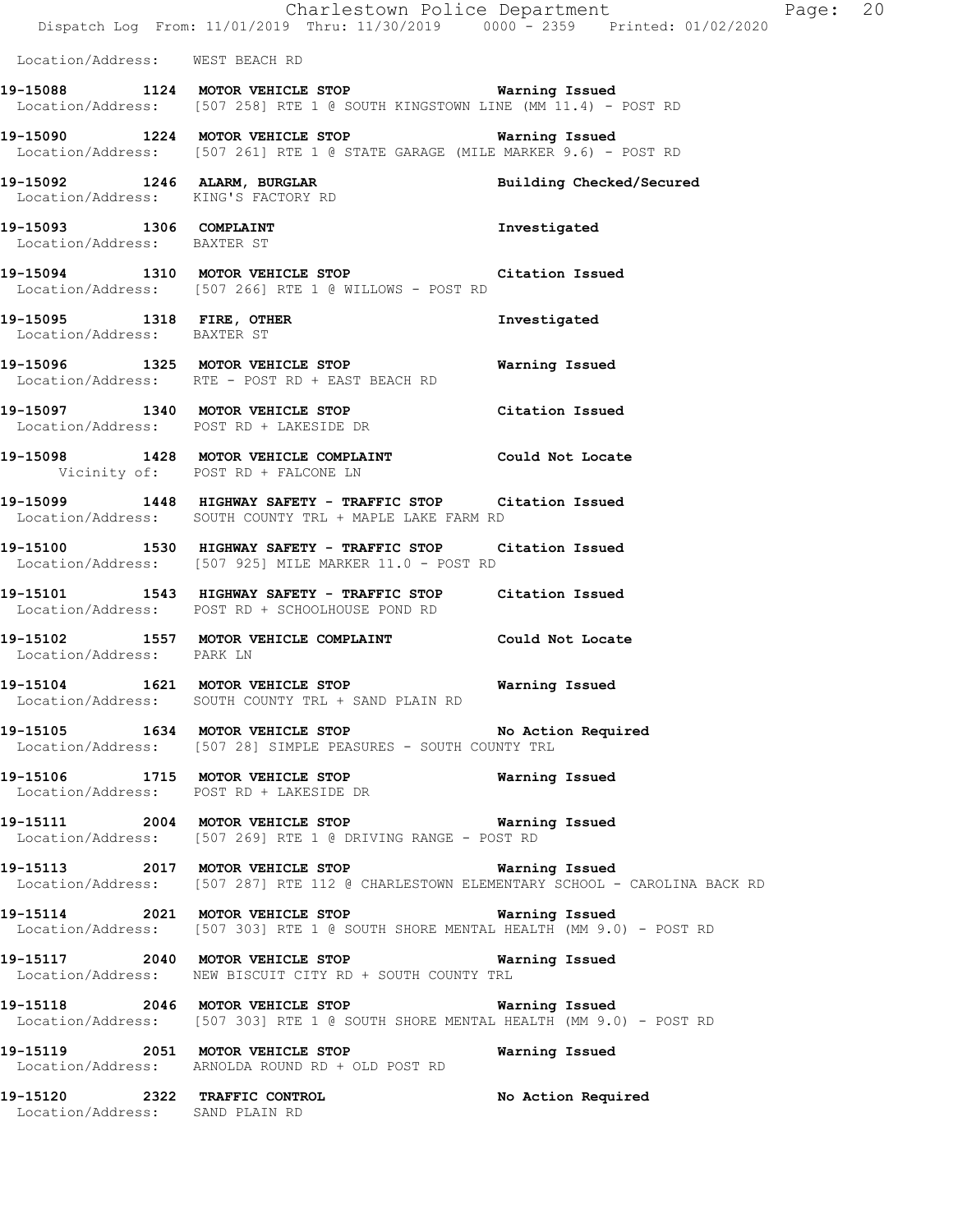Vicinity of: OLD POST RD

- **19-15127 0004 MOTOR VEHICLE STOP Warning Issued**  Location/Address: POST RD + SCHOOLHOUSE POND RD
- **19-15129 0011 MOTOR VEHICLE STOP No Action Required**  Location/Address: [507 260] RTE 1 @ GENERAL STANTON - POST RD
- **19-15133 0103 MOTOR VEHICLE STOP Warning Issued**  Location/Address: POST RD + SCHOOLHOUSE POND RD
- **19-15134 0116 MOTOR VEHICLE STOP Citation Issued**  Location/Address: [507 607] RTE 1 @ BESTWAY - POST RD
- **19-15136 0131 MOTOR VEHICLE STOP No Action Required**
- **19-15138 0147 MOTOR VEHICLE STOP Warning Issued**  Location/Address: [507 269] RTE 1 @ DRIVING RANGE - POST RD
- **19-15139 0622 MOTOR VEHICLE STOP Warning Issued**  Location/Address: POST RD + SCHOOLHOUSE POND RD
- **19-15141 0924 MVA Minor Investigated**  Location/Address: NARROW LN + SOUTH COUNTY TRL Refer To Accident: 19-168-AC
- **19-15142 1028 POLICE INFORMATION Investigated**  Location/Address: BURDICKVILLE RD
- **19-15144 1517 MOTOR VEHICLE STOP Warning Issued**  Location/Address: [507 258] RTE 1 @ SOUTH KINGSTOWN LINE (MM 11.4) - POST RD
- **19-15145 1549 WELL BEING CHECK Investigated**  Location/Address: CAROLINA BACK RD Refer To Incident: 19-587-OF
- **19-15149 1630 NOTIFICATION Could Not Locate**  Location/Address: CEDAR RD
- **19-15150 1633 MOTOR VEHICLE STOP Warning Issued**  Location/Address: POST RD + KING'S FACTORY RD
- **19-15151 1735 POLICE INFORMATION Investigated**  Location/Address: [507 45] RIPPY'S LIQUOR MART - SOUTH COUNTY TRL
- **19-15155 2101 DISABLED MV Investigated**  Location/Address: KING'S FACTORY RD
- **19-15156 2359 MOTOR VEHICLE STOP Warning Issued**  Location/Address: POST RD + TAMANACO DR

## **For Date: 11/27/2019 - Wednesday**

- **19-15157 0037 MOTOR VEHICLE STOP Warning Issued**  Vicinity of: POST RD + SCHOOLHOUSE POND RD
- **19-15158 0108 MOTOR VEHICLE STOP Warning Issued**  Vicinity of: SOUTH COUNTY TRL + LAURI DR
- **19-15159 0122 MOTOR VEHICLE STOP Warning Issued**  Location/Address: [507 258] RTE 1 @ SOUTH KINGSTOWN LINE (MM 11.4) - POST RD
- **19-15160 0123 MOTOR VEHICLE STOP Warning Issued**  Location/Address: [507 260] RTE 1 @ GENERAL STANTON - POST RD
- **19-15161 0137 MOTOR VEHICLE STOP Warning Issued**  Location/Address: [507 258] RTE 1 @ SOUTH KINGSTOWN LINE (MM 11.4) - POST RD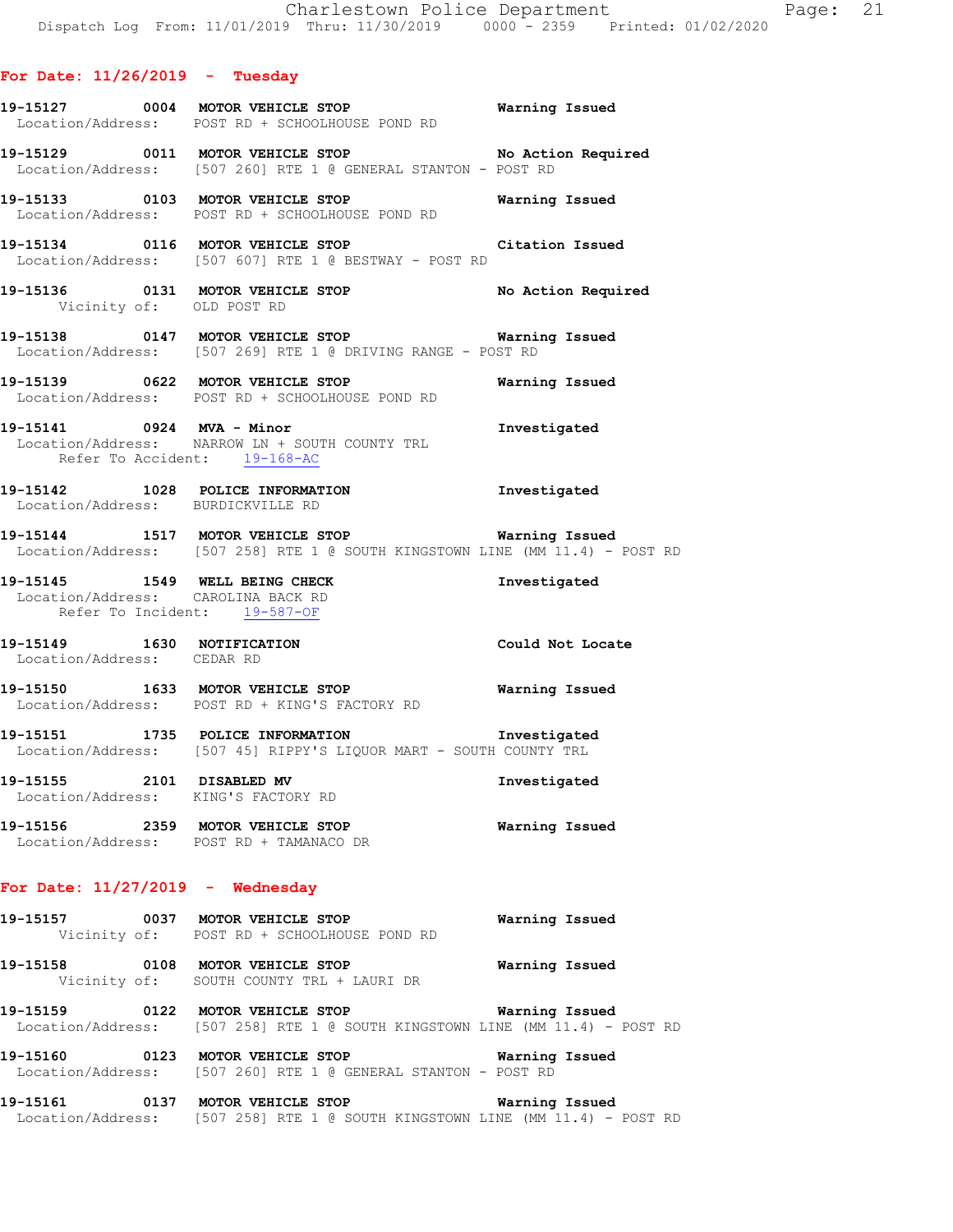|                                                                     |                                                                                                                                                         |                                                                                                                                                                                                                                                                                                    | Charlestown Police Department<br>Dispatch Log From: 11/01/2019 Thru: 11/30/2019 0000 <sup>-</sup> 2359 Printed: 01/02/2020 | Page: | 22 |
|---------------------------------------------------------------------|---------------------------------------------------------------------------------------------------------------------------------------------------------|----------------------------------------------------------------------------------------------------------------------------------------------------------------------------------------------------------------------------------------------------------------------------------------------------|----------------------------------------------------------------------------------------------------------------------------|-------|----|
|                                                                     |                                                                                                                                                         | 19-15164 0149 MOTOR VEHICLE STOP 6 Warning Issued<br>Location/Address: [507 260] RTE 1 @ GENERAL STANTON - POST RD                                                                                                                                                                                 |                                                                                                                            |       |    |
|                                                                     |                                                                                                                                                         | 19-15165 0211 MOTOR VEHICLE STOP<br>Location/Address: POST RD + SCHOOLHOUSE POND RD                                                                                                                                                                                                                | Warning Issued                                                                                                             |       |    |
| Location/Address: POST RD + FALCONE LN                              |                                                                                                                                                         | 19-15169 0538 MOTOR VEHICLE STOP                                                                                                                                                                                                                                                                   | Warning Issued                                                                                                             |       |    |
| 19-15170 0546 ANIMAL COMPLAINT                                      | Vicinity of: SOUTH COUNTY TRL                                                                                                                           |                                                                                                                                                                                                                                                                                                    | Investigated                                                                                                               |       |    |
| 19-15171 0821 MOTOR VEHICLE STOP                                    | Vicinity of: ROSS HILL RD                                                                                                                               |                                                                                                                                                                                                                                                                                                    | Warning Issued                                                                                                             |       |    |
|                                                                     |                                                                                                                                                         | 19-15173 0911 POLICE INFORMATION Services Rendered<br>Location/Address: [507 38] CHARLESTOWN POST OFFICE - OLD POST RD                                                                                                                                                                             |                                                                                                                            |       |    |
| Location/Address: WILLOW RD                                         |                                                                                                                                                         | 19-15174 1113 WELL BEING CHECK                                                                                                                                                                                                                                                                     | Investigated                                                                                                               |       |    |
| Location/Address: HOXSIE AVE                                        |                                                                                                                                                         | 19-15176 1227 ROAD HAZARD/OBSTRUCTION Investigated                                                                                                                                                                                                                                                 |                                                                                                                            |       |    |
|                                                                     | Refer To Summons: 19-247-AR<br>Summons: CARPENTER, SEAN D<br>Refer To Summons: 19-248-AR<br>Summons: MCGILL, KEVIN<br>Address: 306 POST RD WESTERLY, RI | 19-15177 1238 WARRANT ARREST 1991 Arrest(s) Made<br>Location/Address: [507 642] CHARLESTOWN POLICE DEPARTMENT - OLD POST RD<br>Address: 15 SAND PLAIN RD CHARLESTOWN, RI<br>Age: 34<br>Charges: OBT. MONEY-FALSE PRETENSE/PERSONATION/U \$500<br>Age: 20<br>Charges: VIOLATION OF PROTECTIVE ORDER |                                                                                                                            |       |    |
| 19-15179 1313 MVA - Minor<br>Location/Address: POST RD + FALCONE LN | Refer To Accident: 19-169-AC                                                                                                                            |                                                                                                                                                                                                                                                                                                    | Transported to Hospital                                                                                                    |       |    |
| 19-15180 1419 ANIMAL COMPLAINT                                      | Location/Address: DRIFTWOOD DR<br>Refer To Incident: 19-588-OF                                                                                          |                                                                                                                                                                                                                                                                                                    | Report Taken                                                                                                               |       |    |
|                                                                     | Location/Address: DRIFTWOOD DR                                                                                                                          | 19-15182 1526 FOLLOW-UP INVESTIGATION                                                                                                                                                                                                                                                              | Investigated                                                                                                               |       |    |
|                                                                     |                                                                                                                                                         | 19-15183 1542 MOTOR VEHICLE STOP 6 Warning Issued<br>Location/Address: KING'S FACTORY RD + SHUMANKANUC HILL RD                                                                                                                                                                                     |                                                                                                                            |       |    |
| 19-15184 1601 ALARM, BURGLAR<br>Location/Address: SEA BREEZE AVE    |                                                                                                                                                         |                                                                                                                                                                                                                                                                                                    | False Alarm                                                                                                                |       |    |
| 19-15185    1614    FIRE, OTHER<br>Location/Address: GREENWOOD WAY  |                                                                                                                                                         |                                                                                                                                                                                                                                                                                                    | Services Rendered                                                                                                          |       |    |
|                                                                     | Refer To Incident: 19-589-OF                                                                                                                            | 19-15188 1829 OFFICER WANTED<br>Location/Address: [507 45] RIPPY'S LIQUOR MART - SOUTH COUNTY TRL                                                                                                                                                                                                  | Report Taken                                                                                                               |       |    |
| Location/Address: COLUMBIA HEIGHTS OVAL                             | Refer To Arrest: 19-249-AR<br>Arrest: ST PIERRE, PAUL A<br>Age: 39                                                                                      | 19-15190 1937 DOMESTIC/Assault/Diso/Other Arrest(s) Made<br>Address: 68 COLUMBIA HEIGHTS OVAL CHARLESTOWN, RI<br>Charges: DOMESTIC-SIMPLE ASSAULT/BATTERY                                                                                                                                          |                                                                                                                            |       |    |
| 19–15191                                                            | 2015 ALARM, BURGLAR                                                                                                                                     | DOMESTIC-DISORDERLY CONDUCT                                                                                                                                                                                                                                                                        | Building Checked/Secured                                                                                                   |       |    |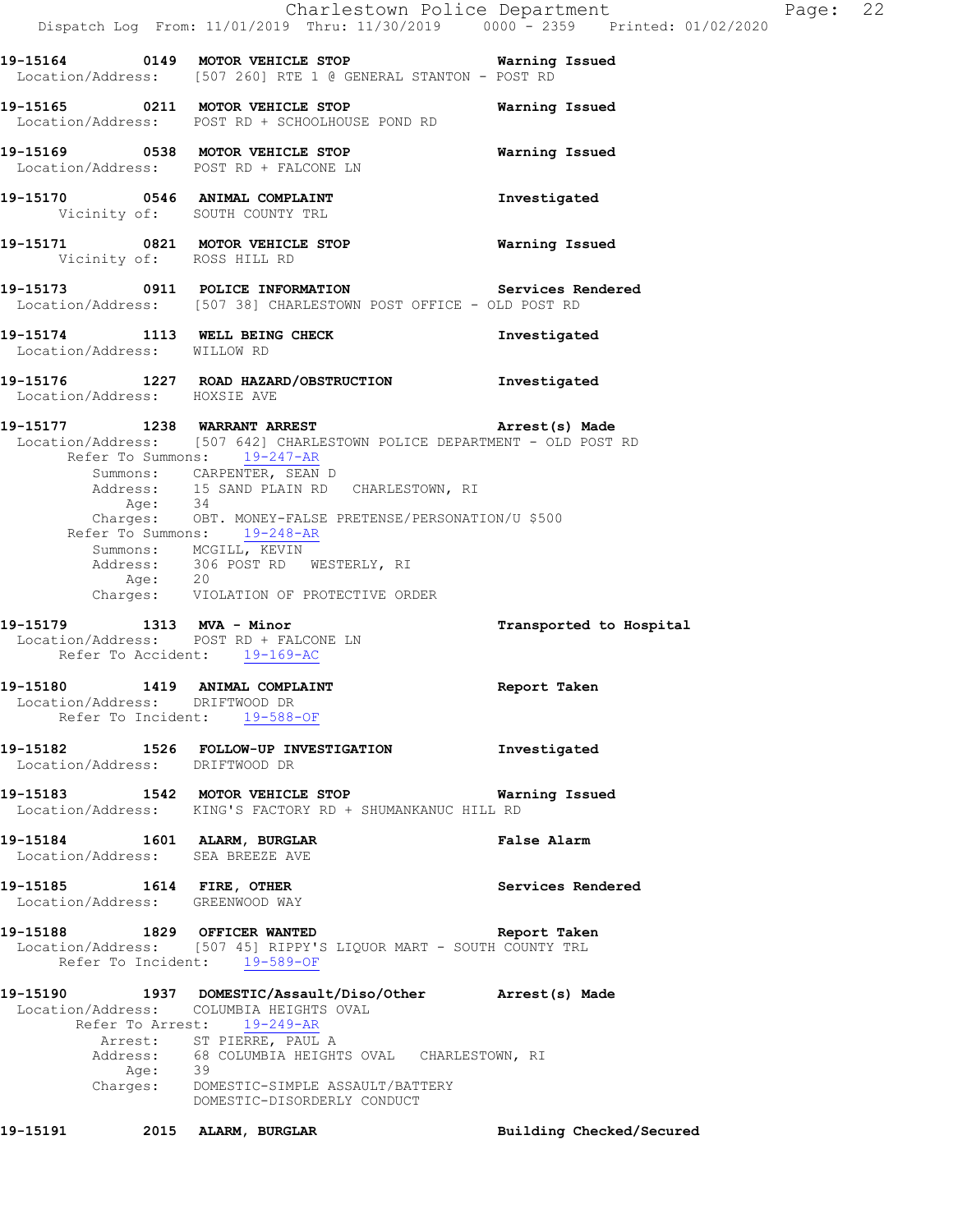#### Location/Address: BLUEBERRY LN

**19-15195 2321 POLICE TRANSPORT Services Rendered**  Location/Address: COLUMBIA HEIGHTS OVAL

# **For Date: 11/28/2019 - Thursday**

|                                                                    | 19-15197 0019 MOTOR VEHICLE STOP<br>Location/Address: POST RD + SCHOOLHOUSE POND RD               | Warning Issued     |
|--------------------------------------------------------------------|---------------------------------------------------------------------------------------------------|--------------------|
| 19-15198 0043 TRAFFIC CONTROL                                      | Services Rendered<br>Location/Address: WESTERLY LINE - POST RD + WARREN RD                        |                    |
|                                                                    | 19-15199 0046 MOTOR VEHICLE STOP<br>Location/Address: POST RD + SCHOOLHOUSE POND RD               | Warning Issued     |
|                                                                    | 19-15200 0101 MOTOR VEHICLE STOP<br>Location/Address: POST RD + GENERAL STANTON LN                | Warning Issued     |
| Location/Address: SK LINE - POST RD                                | 19-15202 0141 MOTOR VEHICLE STOP                                                                  | Warning Issued     |
| Location/Address: SHANNOCK RD                                      | 19-15205 0725 POLICE INFORMATION                                                                  | No Action Required |
| 19-15207 0951 JUVENILE OFFENSES<br>Location/Address: HAWKSBILL WAY |                                                                                                   | Services Rendered  |
| Vicinity of: WORDEN'S POND RD                                      | 19-15208 1014 ROAD HAZARD/OBSTRUCTION Services Rendered                                           |                    |
|                                                                    | 19-15211 1409 ALARM, BURGLAR 1997 15211<br>Location/Address: [507 868] MICHAEL'S GARAGE - POST RD |                    |

- **19-15213 1656 MVA Minor Report Taken**  Location/Address: [507 910] MILE MARKER 5.6 - EAST BEACH RD Refer To Accident: 19-170-AC
- **19-15214 1709 MVA Minor Report Taken**  Vicinity of: ROSS HILL RD Refer To Accident: 19-171-AC
- **19-15216 2153 FIRE, OTHER Services Rendered**  Location/Address: TIMBER RIDGE RD

#### **For Date: 11/29/2019 - Friday**

|                                                           | 19-15235 0350 BURGLARY (Attempted B&E)<br>Location/Address: [507 447] NORTH NIANTIC DR                                                                                                                                                                                                                                 | Investigated       |
|-----------------------------------------------------------|------------------------------------------------------------------------------------------------------------------------------------------------------------------------------------------------------------------------------------------------------------------------------------------------------------------------|--------------------|
| 19-15238 0812 ANIMAL COMPLAINT                            | Location/Address: POST RD + NARROW LN                                                                                                                                                                                                                                                                                  | No Action Required |
|                                                           | 19-15240 1142 DCYF INVESTIGATION<br>Location/Address: COLUMBIA HEIGHTS OVAL                                                                                                                                                                                                                                            | Services Rendered  |
| 19-15242 1336 FIRE, BRUSH<br>Location/Address: KENDALL CT |                                                                                                                                                                                                                                                                                                                        | Services Rendered  |
|                                                           | 19-15247 1636 DISABLED MV<br>Location/Address: [507 260] RTE 1 @ GENERAL STANTON - POST RD                                                                                                                                                                                                                             | Investigated       |
|                                                           | 19-15249 1833 MOTOR VEHICLE STOP 6 Warning Issued<br>Location/Address: [507 312] RTE 1A @ MINI SUPER - OLD POST RD                                                                                                                                                                                                     |                    |
| .                                                         | $\overline{a}$ . And $\overline{a}$ . And $\overline{a}$ . And $\overline{a}$ . And $\overline{a}$ . And $\overline{a}$ . And $\overline{a}$ . And $\overline{a}$ . And $\overline{a}$ . And $\overline{a}$ . And $\overline{a}$ . And $\overline{a}$ . And $\overline{a}$ . And $\overline{a}$ . And $\overline{a}$ . |                    |

**19-15250 1907 PSYCHOLOGICAL EMERGENCY Transported to Hospital**  Location/Address: [507 435] SOUTH SHORE MENTAL HEALTH CHARLESTOWN HOUS - OLD POST RD

**19-15251 1909 HIGHWAY SAFETY - TRAFFIC STOP Warning Issued**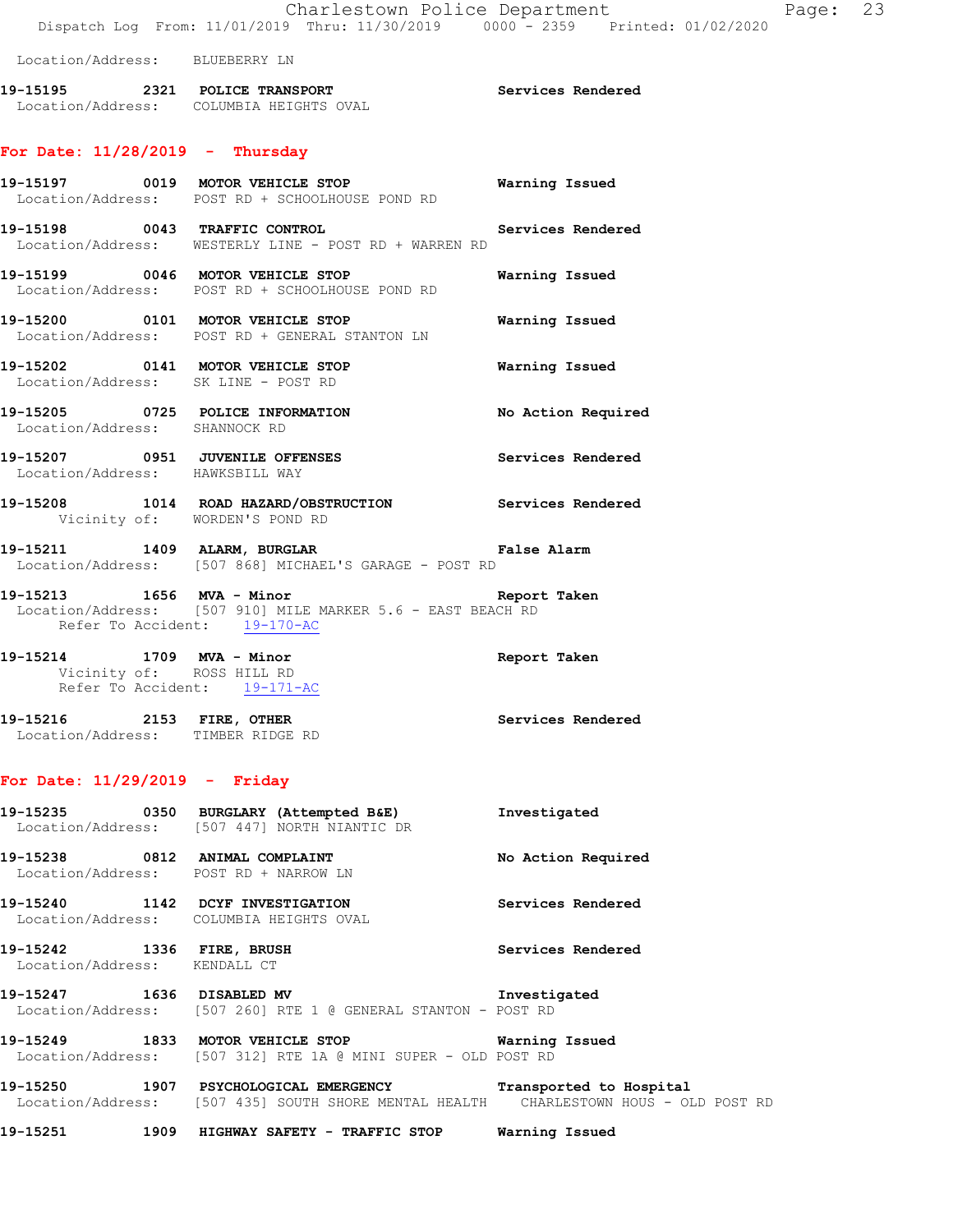Charlestown Police Department The Page: 24 Dispatch Log From: 11/01/2019 Thru: 11/30/2019 0000 - 2359 Printed: 01/02/2020 Location/Address: [507 260] RTE 1 @ GENERAL STANTON - POST RD **19-15252 1914 HIGHWAY SAFETY - TRAFFIC STOP Warning Issued**  Location/Address: [507 100] RTE 1 @ FIORES (MILE MARKER 8.0) - POST RD **19-15253 1948 HIGHWAY SAFETY - TRAFFIC STOP Citation Issued**  Location/Address: OLD POST RD + TOCKWOTTEN COVE RD **19-15254 2021 MOTOR VEHICLE STOP Warning Issued**  Location/Address: [507 45] RIPPY'S LIQUOR MART - SOUTH COUNTY TRL **19-15255 2052 HIGHWAY SAFETY - TRAFFIC STOP Warning Issued**  Location/Address: POST RD + GENERAL STANTON LN **19-15256 2057 DISABLED MV Investigated**  Location/Address: [507 923] MILE MARKER 10.2 - FALCONE LN **19-15257 2106 HIGHWAY SAFETY - TRAFFIC STOP Warning Issued**  Location/Address: POST RD + GENERAL STANTON LN **19-15258 2108 MOTOR VEHICLE STOP Warning Issued**  Location/Address: SAND PLAIN RD + SOUTH COUNTY TRL **19-15259 2116 HIGHWAY SAFETY - TRAFFIC STOP Warning Issued**  Location/Address: POST RD + ROSS HILL RD **19-15260 2131 HIGHWAY SAFETY - TRAFFIC STOP Warning Issued**  Location/Address: POST RD + SCHOOLHOUSE POND RD **19-15261 2138 MOTOR VEHICLE STOP Citation Issued**  Location/Address: [507 235] NINIGRET INN - PROSSER TRL **19-15262 2202 MOTOR VEHICLE STOP Arrest(s) Made**  Location/Address: PROSSER TRL + POST RD Refer To Summons: 19-250-AR Summons: OBRIEN, EMMA G Address: 15 CRAIG RD WARWICK, RI Age: 18 Charges: POSSESSION OF BEVERAGE-UNDERAGE PERSONS Refer To Summons: 19-251-AR Juvenile Arrest Age: 17 Charges: POSSESSION OF BEVERAGE-UNDERAGE PERSONS Refer To Summons: 19-252-AR Summons: FITZGERALD, JILLIAN D Address: 105 WELFARE AVE CRANSTON, RI Age: 19 Charges: POSSESSION OF BEVERAGE-UNDERAGE PERSONS Refer To Summons: 19-253-AR Summons: WHITE, RUSSELL J Address: 130 NORWOOD AVE WARWICK, RI<br>Age: 19  $Age:$  Charges: POSSESSION OF BEVERAGE-UNDERAGE PERSONS **19-15263 2210 HIGHWAY SAFETY - TRAFFIC STOP Warning Issued**  Location/Address: POST RD + SCHOOLHOUSE POND RD **19-15264 2223 DISTURBANCE/Music/Noise Investigated**  Location/Address: [507 24] BURLINGAME - PICNIC AREA - SANCTUARY RD **For Date: 11/30/2019 - Saturday 19-15265 0017 MOTOR VEHICLE STOP Warning Issued**  Location/Address: [507 66] WILLOWS RESORT - POST RD

 Location/Address: SK LINE - POST RD **19-15272 0250 MOTOR VEHICLE STOP Arrest(s) Made**  Location/Address: JACOB PERRY DR

**19-15267 0049 MOTOR VEHICLE STOP Citation Issued**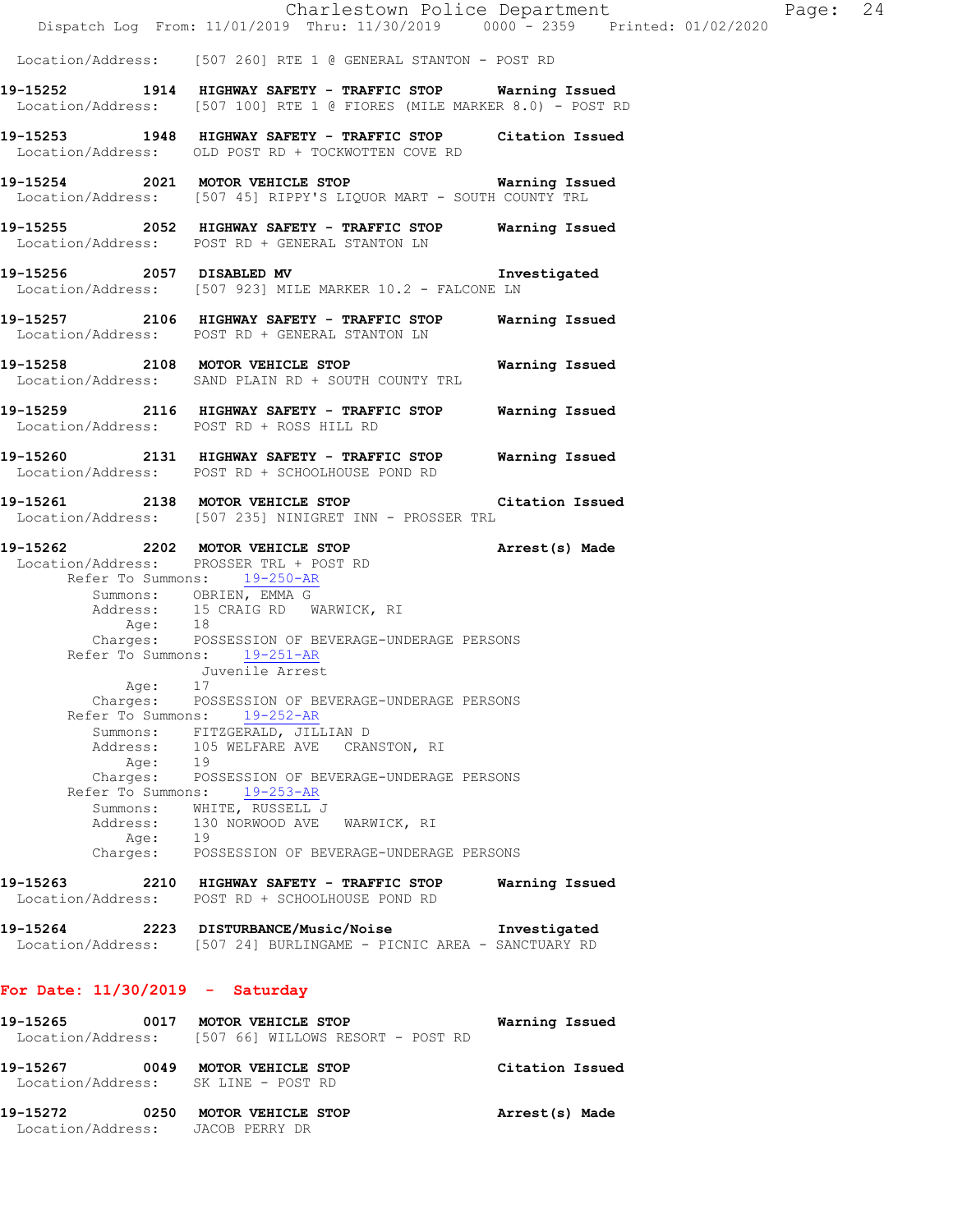|                                                          | Dispatch Log From: 11/01/2019 Thru: 11/30/2019 0000 - 2359 Printed: 01/02/2020                                                                                                                                                                                               | Charlestown Police Department | Page: 25 |  |
|----------------------------------------------------------|------------------------------------------------------------------------------------------------------------------------------------------------------------------------------------------------------------------------------------------------------------------------------|-------------------------------|----------|--|
|                                                          | Refer To Arrest: 19-254-AR<br>Arrest: HAMILTON, CALEB D<br>Address: 4798 SOUTH COUNTY TRL CHARLESTOWN, RI<br>Age: 18<br>Charges: DUI OF LIQUOR OR DRUGS-1ST OFFENSE .10-.15                                                                                                  |                               |          |  |
|                                                          | 19-15273 0555 ALARM, BURGLAR CHARM False Alarm<br>Location/Address: [507 550] NORTH NIANTIC DR                                                                                                                                                                               |                               |          |  |
|                                                          | 19-15274 0907 ALARM, BURGLAR 1nvestigated<br>Location/Address: [507 30] ATLANTIC ANIMAL HOSPITAL - SOUTH COUNTY TRL                                                                                                                                                          |                               |          |  |
|                                                          | 19-15275 1054 MOTOR VEHICLE STOP Warning Issued<br>Location/Address: POST RD + WILDFLOWER RD                                                                                                                                                                                 |                               |          |  |
|                                                          | 19-15276 1108 MOTOR VEHICLE STOP 6 Warning Issued<br>Vicinity of: [507 256] D&L LOBSTER EXPRESS - ROSS HILL RD                                                                                                                                                               |                               |          |  |
|                                                          | 19-15277 1148 MOTOR VEHICLE STOP <b>Warning Issued</b><br>Vicinity of: KING'S FACTORY RD                                                                                                                                                                                     |                               |          |  |
| Location/Address: KING'S FACTORY RD                      | 19-15278 1154 MOTOR VEHICLE STOP 6 Warning Issued                                                                                                                                                                                                                            |                               |          |  |
|                                                          | 19-15279 1223 MOTOR VEHICLE STOP <b>Warning Issued</b><br>Location/Address: [507 261] RTE 1 @ STATE GARAGE (MILE MARKER 9.6) - POST RD                                                                                                                                       |                               |          |  |
|                                                          | 19-15280 1259 MOTOR VEHICLE STOP No Action Required<br>Location/Address: POST RD + SCHOOLHOUSE POND RD                                                                                                                                                                       |                               |          |  |
|                                                          | 19-15284 1401 ASSIST CITIZEN Services Rendered<br>Location/Address: [507 327] CHARLESTOWN BEACH TOWN PARKING LOT - CHARLESTOWN BEACH RD                                                                                                                                      |                               |          |  |
|                                                          | 19-15285 1422 POLICE INFORMATION Services Rendered<br>Location/Address: [507 642] CHARLESTOWN POLICE DEPARTMENT - OLD POST RD                                                                                                                                                |                               |          |  |
| 19-15286 1526 FIRE, OTHER<br>Location/Address: PEQUOT DR |                                                                                                                                                                                                                                                                              | Services Rendered             |          |  |
|                                                          | 19-15287 1533 MOTOR VEHICLE STOP (Arrest(s) Made<br>Location/Address: RTE - POST RD + WILDFLOWER RD<br>Refer To Summons: 19-255-AR<br>Summons: PEARSALL, AVA G<br>Address: 434 KLONDIKE RD CHARLESTOWN, RI<br>Age: 18<br>Charges: Driving with Expired License - 1st Offense |                               |          |  |
|                                                          | 19-15290 1600 MOTOR VEHICLE STOP<br>Vicinity of: [507 491] CAROLINA BACK RD                                                                                                                                                                                                  | Warning Issued                |          |  |
|                                                          | 19-15291 1741 MVA - Minor<br>Vicinity of: [507 254] GALAPAGOS COLLECTION - OLD POST RD<br>Refer To Accident: 19-172-AC                                                                                                                                                       | Report Taken                  |          |  |
| Location/Address: HONEY LOCUST DR                        | 19-15292 1904 SUSPICIOUS ACTIVITY/VEHICLE Investigated<br>Refer To Incident: 19-590-OF                                                                                                                                                                                       |                               |          |  |
|                                                          | 19-15294 1938 MOTOR VEHICLE STOP 6 Warning Issued<br>Vicinity of: [507 410] DUNKIN DONUTS - POST RD                                                                                                                                                                          |                               |          |  |
|                                                          | 19-15296 2007 MOTOR VEHICLE STOP<br>Location/Address: POST RD + GENERAL STANTON LN                                                                                                                                                                                           | No Action Required            |          |  |
|                                                          | 19-15297 2011 MOTOR VEHICLE STOP <b>Warning Issued</b><br>Location/Address: [507 317] RTE 1A @ SOUTH KINGSTOWN LINE - OLD POST RD                                                                                                                                            |                               |          |  |
|                                                          | 19-15298 2017 MOTOR VEHICLE STOP<br>Location/Address: [507 261] RTE 1 @ STATE GARAGE (MILE MARKER 9.6) - POST RD                                                                                                                                                             | Warning Issued                |          |  |
|                                                          | 19-15299 2022 MOTOR VEHICLE STOP                                                                                                                                                                                                                                             | Warning Issued                |          |  |